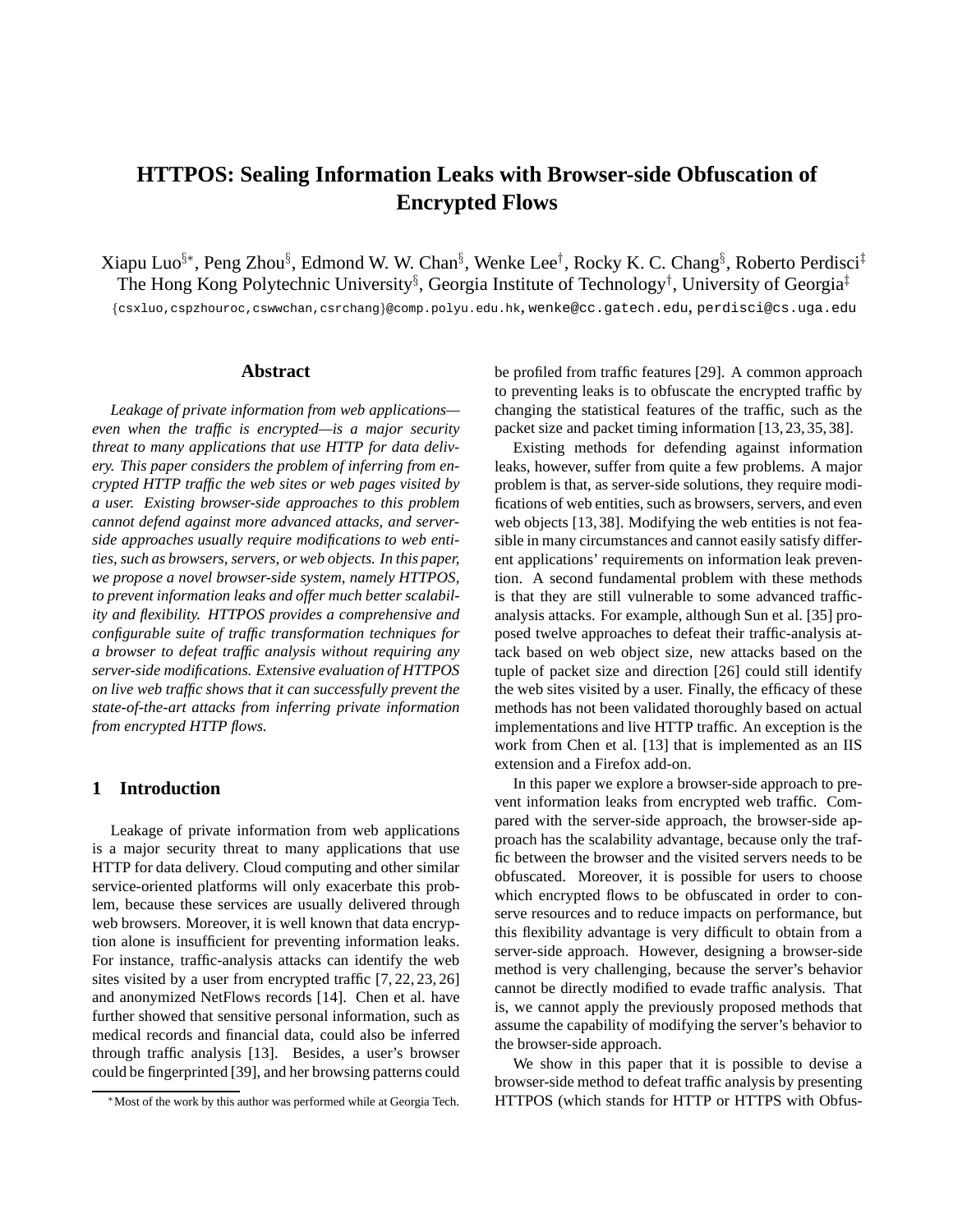cation), our proposed browser-side method. In addition to the advantages discussed above, HTTPOS has several other important advantages, such as supporting a wider scope of application scenarios than the previous approaches (see the threat model in Section 2). HTTPOS is a user-level program and does not need to modify any web entity. It obfuscates encrypted web traffic by modifying four fundamental network flow features on the TCP and the HTTP layers, namely, packet size, timing of packets, web object size, and flow size. These features, as shown in the evaluation, are sufficient for diffusing and confusing the existing trafficanalysis attacks. To modify the traffic from web servers, HTTPOS exploits a number of basic features in TCP (e.g., Maximal Segment Size (MSS) negotiation and advertising window) and HTTP (e.g., HTTP Range and HTTP Pipelining).

We have implemented HTTPOS and conducted extensive experiments on live HTTP traffic to evaluate its performance in terms of evading traffic-analysis attacks and impacts on the performance of network flows. The results show that HTTPOS can effectively prevent the stateof-the-art attacks from inferring private information from encrypted HTTP flows. As will be shown in Section 5.2, without HTTPOS an attacker can achieve high accuracy of inferring the web sites visited by a user. For example, some attacks can achieve 94% accuracy on inferring the 100 web sites we tested by selecting the one with the highest confidence based on their classification algorithm. With HTTPOS *all* attacks' accuracy drops to zero for at least 98 web sites. Even if an attacker chooses the top five web sites as her inference, the accuracy for at least 94 web sites remains zero for *all* attacks. Moreover, some traffic-analysis attack can easily infer a user's input to the Google search box. But when HTTPOS is applied, the output of such attack is reduced to a random guess.

Section 2 first presents the threat model, and Section 3 describes our strategies for evading traffic-analysis attacks and methods for manipulating network flow features. After that, we introduce HTTPOS's design and implementation in Section 4, followed by extensive experiment results in Section 5. We finally introduce the related work in Section 6 before concluding this paper in Section 7.

# **2 Threat models**

Unlike previous works, we consider in this paper *both* (1) the problem of inferring the web sites visited by users and (2) the problem of inferring the web pages browsed by users. The three attack scenarios illustrated in Figures  $1(a)-1(c)$  concern problem  $(1)$ , whereas the one in Figure  $1(d)$  concerns problem  $(2)$ . We summarize the threat models for the four scenarios in Table 1 based on the attack goals, visibility of the packet information to the attacker, and HTTPOS's location. There are five entities in the threat models: a victim user (i.e., client in Figure 1), an attacker, an encrypted tunnel, HTTPOS, and remote web sites/pages. The threat models for scenarios (a)-(c) were adopted in previous works, including Sun et al. [35], Liberatore et al. [26] and Wright et al. [38], and the threat model for scenario (d) was adopted by Chen et al. [13].

In scenarios (a)-(c), a client visits a web site through an encrypted tunnel at different layers, for example, wireless channel with WEP/WPA [21], IPSec-based IP tunnel [37], and SSH-based TCP tunnel [6], and the attacker attempts to find out that web site. In scenario (d), a client visits different web pages at a certain web site. This attack model assumes that the attacker knows the web site, and she attempts to discover the web pages visited by the client. Note that an updated web page due to the client's interactions with the web site is considered as a new web page from an attacker's viewpoint. For example, some web sites (e.g., Google) may return auto-suggested words upon receiving a user input. These dynamically updated web pages are regarded as different web pages.

In all four scenarios, the attacker eavesdrops the encrypted tunnel to obtain the encrypted packets sent between the victim and web servers, but she cannot decrypt these packets. To infer the visited web sites/pages from these encrypted packets, the attacker first profiles the characteristics of the traffic between the victim and each candidate web site/page. The traffic profiling depends on the traffic analysis methods [7, 13, 22, 23, 26]. She can easily build such profiles by visiting those web sites/pages via the encrypted tunnels herself. Equipped with the set of traffic profiles, the attacker then performs the inference by classifying the captured traffic trace into the traffic profiles prepared beforehand. From the viewpoint of pattern classification, the traffic profiling step is known as conducting supervised learning to train a classifier, whose feature set is the traffic profile, and the class label is the web site/page. Moreover, the inference step corresponds to labeling a traffic trace according to the trained classifier [18].

HTTPOS obfuscates the encrypted traffic by exploiting the protocol features in TCP and HTTP. Since the TCP connection (and therefore the HTTP connection) is end-to-end in scenarios (a), (b), and (d), HTTPOS can be deployed at the browsers. On the other hand, the browser's TCP connection is terminated at the tunnel entry in scenario (c). Therefore, when HTTPOS is deployed at the browsers for TCP tunnels, only the HTTP methods can be used for traffic obfuscation. Furthermore, HTTPOS can be deployed at the tunnel entry in scenarios (b) and (c). Since we implement HTTPOS as an HTTP proxy (which will be discussed in Section 4), the same HTTPOS can be placed at the browser or the tunnel entry for both scenarios. However, placing HTTPOS at the TCP tunnel's entry maximizes HTTPOS's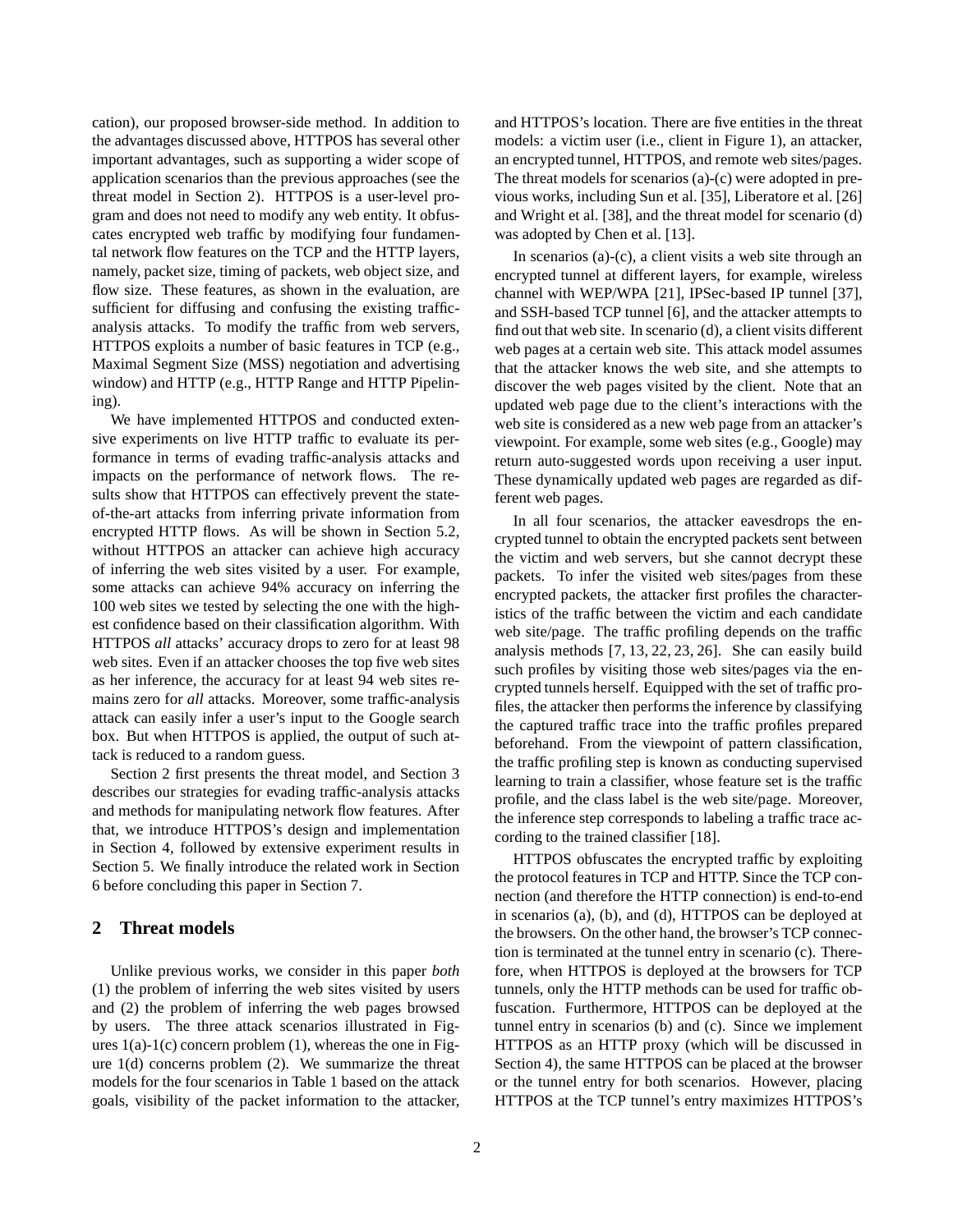

**Figure 1: The four attack scenarios considered in this paper.**

|                              | Wireless (e.g., WEP/WPA) | IP tunnel (e.g., IPSec) | TCP tunnel (e.g., SSH) | HTTPS (SSL/TLS)   |
|------------------------------|--------------------------|-------------------------|------------------------|-------------------|
| Attacker's goal              | Identify web site        | Identify web site       | Identify web site      | Identify web page |
| Visibility of HTTP header    | No                       | No                      | No                     | No                |
| Visibility of TCP header     | No                       | No                      | Yes                    | Yes               |
| Visibility of Destination IP | No                       | No                      | No                     | Yes               |
| HTTPOS's location            | Client                   | Client/tunnel entry     | Client/tunnel entry    | Client            |

**Table 1: Threat models for the four attack scenarios.**

obfuscation power, because, as mentioned earlier, HTTPOS at the browser cannot use TCP's protocol features to obfuscate encrypted traffic.

# **3 Defending against traffic-analysis attacks**

In Section 3.1, we first elaborate on the classification algorithms used in the state-of-the-art traffic-analysis attacks. Then we propose strategies with formal analysis to deceive those classification algorithms in Section 3.2. In particular, we identify four basic features that can affect the information used by those traffic-analysis attacks: packet size, timing of packets, web object size, and flow size. We then propose methods in Section 3.3 to manipulate these features to evade these traffic-analysis attacks.

# **3.1 The state-of-the-art attacks**

We consider the five traffic-analysis attacks on encrypted HTTP flows [7, 13, 26, 35] in Table 2. We name them by concatenating the first letters of the authors' names. Sun et al. proposed the SSWRPQ attack, which is the first attack that can identify web sites through the number and size of web objects [35]. Later on, Bissias et al. proposed using the inter-arrival time between packets and packet size to profile a web site in their BLJL attack [7]. Liberatore et al. exploited the tuple (flow direction, packet size) for traffic analysis and proposed two classification algorithms: *Jaccard coefficient* (JC) and *naive Bayesian classifier* (NBC) that are referred to as LL-JC attack and LL-NBC attack, respectively [26]. Most recently, Chen et al. employed a sequence of (flow direction, packet size) to infer the web pages visited by a victim in their CWWZ attack [13].

**The SSWRPQ attack** employs the number and size of web objects as features. Since all HTTP traffic is encrypted, an attacker cannot obtain the exact values of such features. As suggested in [24, 35], the amount of bytes from the server between two consecutive requests from the client is used to approximate the sizes of web objects. After obtaining the number of web objects and their sizes, the attack uses the Jaccard coefficient to quantify the similarity between a new trace and an existing profile.

**The BLJL attack** employs both inter-arrival time (IAT) be-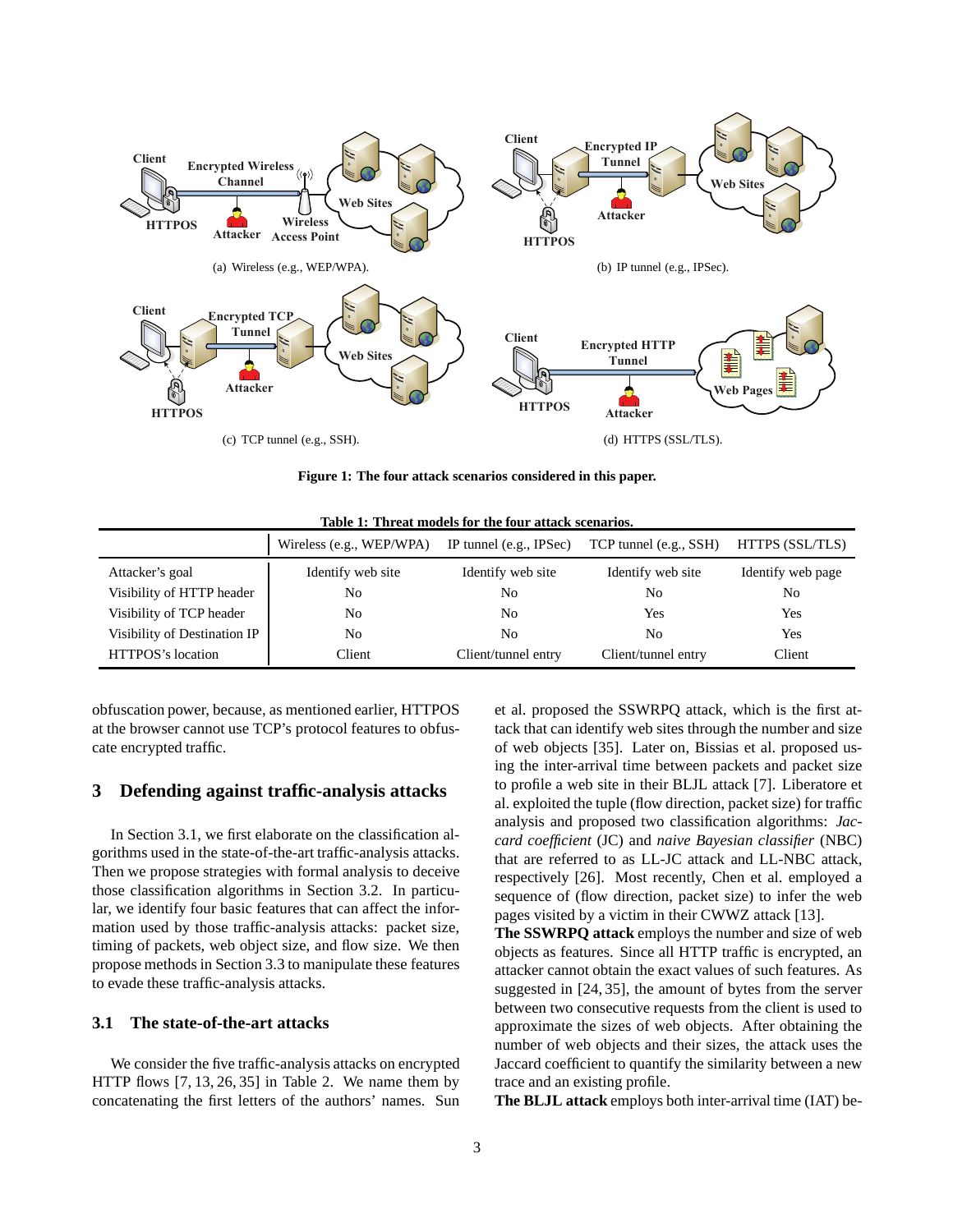**Table 2: Traffic-analysis attacks studied in this paper.**

| <b>Attacks</b>   | Features                                           | Classification algorithms |  |
|------------------|----------------------------------------------------|---------------------------|--|
| SSWRPQ [35]      | The number and size of web objects                 | Jaccard coefficient       |  |
| $BLJL$ [7]       | Inter-arrival time between packets and packet size | Cross correlation         |  |
| LL-JC $[26]$     | Tuples of (flow direction, packet size)            | Jaccard coefficient       |  |
| LL-NBC [26]      | Tuples of (flow direction, packet size)            | Naive Bayesian classifier |  |
| <b>CWWZ</b> [13] | Sequence of tuple (flow direction, packet size)    | Sequence comparison       |  |

tween packets and packet size to profile a web site and uses cross-correlation to measure the similarity between a new trace and an existing profile. To compare a new trace's features to an existing profile, the BLJL attack computes the cross correlation of its IAT sequences and packet size sequences by:

$$
R = \frac{\sum_{i=1}^{n} [(\tau_i - \bar{\tau})(s_i - \bar{s})]}{\sqrt{\sum_{i=1}^{n} (\tau_i - \bar{\tau})} \sqrt{\sum_{i=1}^{n} (s_i - \bar{s})}},
$$
(1)

where  $\tau$  and s denote the new trace's IAT values and packet sizes, respectively, whereas  $\bar{\tau}$  and  $\bar{s}$  are the respective mean values of an existing profile's IAT and packet size.

**The LL-JC attack** employs tuples of (flow direction, packet size) as features. Let  $D = \{d_1, d_2, ...\}$  be a set of tuples in a trace. The JC is defined as

$$
S(D_{new}, D_i) = \frac{|D_{new} \bigcap D_i|}{|D_{new} \bigcup D_i|},
$$
 (2)

where  $D_{new}$  and  $D_i$  denote the set of tuples in a new trace and that in the profile of the ith web site, respectively. The normalized  $S$  (i.e.,  $S$ ) is used to determine to which class a given trace belongs:

$$
\overline{S}(D_{new}, D_i) = \frac{S(D_{new}, D_i)}{\sum_{j \in U} S(D_{new}, D_j)},
$$
\n(3)

where  $U$  is the set of all existing profiles.

**The LL-NBC attack** only considers the existence of certain tuples without examining the number of tuples in a flow. This attack employs the Kernel Density Estimation (KDE) to estimate the probability density function of each tuple (i.e., considering the value of each feature) and then employs a naive Bayesian classifier to reach a decision. We use V to denote the features used in an LL-NBC attack.

The relationship between  $V$  and  $D$  is that for a given feature in  $V$ , its value is equal to zero if the corresponding tuple is not in  $D$  and KDE is not used. After using KDE, although such features may have values larger than zero, their values may be very small, depending on the parameters used in the kernel function and the location of tuples that are in D. NBC classifies  $V_{new}$  into a class  $V_i$  if and only if

$$
P(V_{new}|V_i)P(V_i) > P(V_{new}|V_j)P(V_j), \forall j \neq i. \tag{4}
$$

Based on the assumption that all attributes are independent,

$$
P(V_{new}|V_i) = \prod_{k=1}^{n} P(d_k|V_i),
$$
 (5)

where  $d_k$  denotes a feature in  $V_i$ .

**The CWWZ attack**, unlike the LL-JC and LL-NBC attacks that only inspect individual packets, considers a sequence of packets [13] to infer user inputs to a web page. A sequence of directional packet sizes is referred to as a *flow vector*, denoted by  $C = \{c_t, c_{t+1}, \ldots, c_{t+n-1}\}$ , where  $c_{t+n-1}$  represents the directional packet size observed at time  $t + n - 1$ , and  $n$  is the sequence length. Let  $k$  be the number of all available characters and  $k_t$  be the number of possible character sequences at time  $t$ , and these possible characters constitute an *ambiguity set*. After observing  $c_t$ , the attacker may know that only  $k_t/\alpha_t$  possible inputs from the ambiguity set can produce  $c_t$ , where  $\alpha_t \in [1, k_t)$  is defined as a *reduction factor*. In the next observation, the ambiguity set's size  $k_{t+1}$  is reduced from  $k \cdot k_t$  to  $k \cdot (k_t/\alpha_t)$ . After receiving  $\{c_t, c_{t+1}, \ldots, c_{t+n-1}\}$ , the size of ambiguity set is reduced from  $k^n$  to  $\frac{k^{n+1}}{\prod_{i=1}^n (\alpha_{t+i-1})}$ , where  $\prod_{i=1}^n (\alpha_{t+i-1})$ is referred to as *reduction power*. A victim's input can be easily recovered if an attack has large reduction power.

#### **3.2 Two defense strategies**

We propose two general strategies to deceive an attack's classification algorithm. The first one is inducing the classification algorithm to make a random guess by introducing features that have not been involved in training the algorithm. The second strategy is to confuse the classification algorithm to misclassify a trace.

### **3.2.1 The diffusion strategy**

The SSWRPQ, LL-JC, and LL-NBC attacks implicitly assume that packet sizes (or web object sizes) observed in the training data set will appear in the testing data set (i.e., a new trace to be classified). If all packet sizes or web object sizes in a new trace never appear in the training data set, these algorithms will be forced to make a random guess.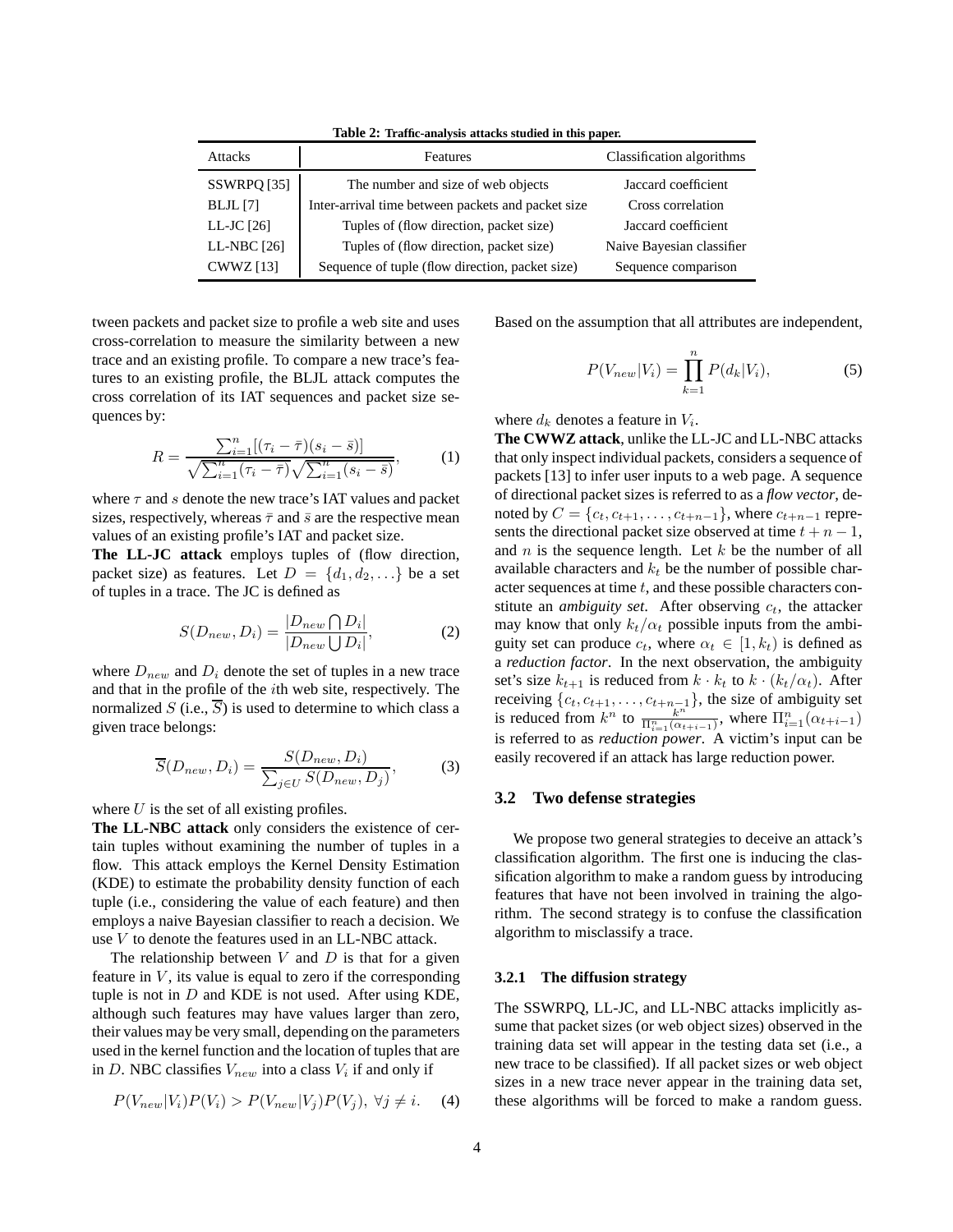Lemma 1 details how to evade algorithms based on the JC and NBC.

**Lemma 1.** *If a flow comprises a set of tuples, denoted as* Dnew*, which never exist in any training set, then the LL-JC and LL-NBC attacks cannot classify this flow correctly. Similarly, if a web object size of a flow never appears in any training set, then the SSWRPQ attack cannot identify the class of this flow.*

*Proof.* In the LL-JC attack,  $\overline{S}(D_{new}, D_i) = 0$ , because  $D_{new}$  does not appear in any training set. Similarly, if the sizes of web objects does not exist in any training set, the SSWRPQ's JC becomes zero. In the LL-NBC attack, if  $D_{new}$  is totally new to the classification algorithm,  $P(V_{new}|V_i) = 0$  ( $\forall i, i \in U$ ). Although using KDE may allow  $P(V_{new}|V_i) > 0$  due to the kernel function, we can select  $D_{new}$  whose tuples are not close to any tuples in the training set, so that  $P(V_{new}|V_i) \rightarrow 0$ . □

Defense mechanisms based on Lemma 1 are feasible in practice, because the packet size is dominated by a relatively small number of values [34]. In other words, we can easily find packet sizes that never appear in any training set. Figure 2 plots the CDF of the number of unique packet sizes in a flow from two data sets. The UMass data set contains packet header traces collected four times a day from February 2006 to April 2006, and the size of compressed pcap files is around 2.6GB [26]. This data set is used for testing the traffic-analysis attacks in [26]. The WIDE traces, on the other hand, contain *all* traffic going through the samplepoint-F of the WIDE backbone networks from 30 March 2009 to 2 April 2009, and the size of the pcap traces is around 433GB [10]. Since the WIDE data set contains various kinds of traffic, we extract HTTP flows that have at least five packets. We regard the packets sent to a web server as request packets, and those sent from a web server as response packets. Both figures show that in the majority of flows the number of unique packet sizes is less than 100. Moreover, the request packets usually have fewer number of unique packet sizes than the response packets.

For the CWWZ attack, if a flow vector does not occur in any training set, the attacker cannot exclude any possible input and has to consider all the ambiguity set in the next flow vector. Therefore, the reduction power is fixed to one, and the final decision is the same as a random guess. For the BLJL attack, since it uses a cross-correlation based algorithm, it makes an implicit assumption that the number of packets (i.e.,  $n$ ) should be the same in the training data set and the testing data set. If this assumption does not hold, R could not be computed. Thus, it is possible to defeat this attack by changing the number of packets.

#### **3.2.2 The confusion strategy**

To confuse an attack's classification algorithm, we could manipulate a flow to make its features similar to another flow's features. For instance, Lemma 2 first presents an approach to confuse the LL-JC, LL-NBC, and SSWRPQ attacks.

**Lemma 2.** Let  $D_i$  and  $D_j$  be the respective sets of tuples in *the profiles of sites i and j, and*  $V_i$  *and*  $V_j$  *be the respective feature sets of sites* i *and* j *used by the LL-NBC attack. If the tuples for a flow of site i become*  $(D_j - D_i)$  (*i.e., the tuples that are in*  $D_j$  *but not in*  $D_i$ *) after changing the packet sizes in the flow, the LL-JC and the LL-NBC attacks will regard the transformed flow as a flow of site* j*. Similarly, after changing the sizes of web objects in a flow of site* i *to the one in the profile of site* j*, the SSWRPQ attack will regard the transformed flow as a flow of site* j*.*

*Proof.* Let  $\overline{D}_{new}$  be the tuples in the transformed flow. Since  $\overline{S}(\overline{D}_{new}, D_i) > \overline{S}(\overline{D}_{new}, D_i) = 0$ , the LL-JC attack regards the transformed flow as a flow of site  $j$  rather than a flow of site i. Let  $\overline{V}_{new}$  be the feature set in the transformed flow. According to the relationship between D and V, we know that  $P(\overline{V}_{new}|V_i) > P(\overline{V}_{new}|V_i) = 0$  (or  $P(\overline{V}_{new}|V_i) \rightarrow 0$  if the KDE is used). Thus the LL-NBC attack will consider the transformed flow as a flow of site j. Similarly, if the transformed flow's web object size only exists in site  $j$ 's profile, the SSWRPQ attack will find that the transformed flow is more similar to flows of site  $j$  than flows of site *i*. П

For the CWWZ attack, if we introduce other flow vectors (e.g., by entering some useless inputs) in addition to the flow vectors induced by the real inputs, the attacker has to consider all inputs that may result in these flow vectors for the following two reasons. First, the attacker could not differentiate between flow vectors caused by useless inputs and those induced by real inputs. Second, the attacker could not know the start and the end of real inputs. As a result, the reduction power can be reduced.

Lemma 3 presents a sufficient condition to induce the BLJL attack to reach an incorrect decision.

**Lemma 3.** *By letting all packets in a flow have the same size*  $s_c$  *and their IATs have the same value*  $\tau_c$ *, R in Eq. (1) is then determined by*  $s_c$  *and*  $\tau_c$ *, instead of the transformed flow's original feature.*

*Proof.* If  $\tau_i = \tau_c$  and  $s_i = s_c$ , then  $R =$  $\sqrt{(\tau_c - \overline{\tau})(s_c - \overline{s})}$ . By adjusting  $s_c$  and  $\tau_c$ , we can therefore make a flow similar to any other flows. As a result, the BLJL attack cannot identify the original flow.  $\Box$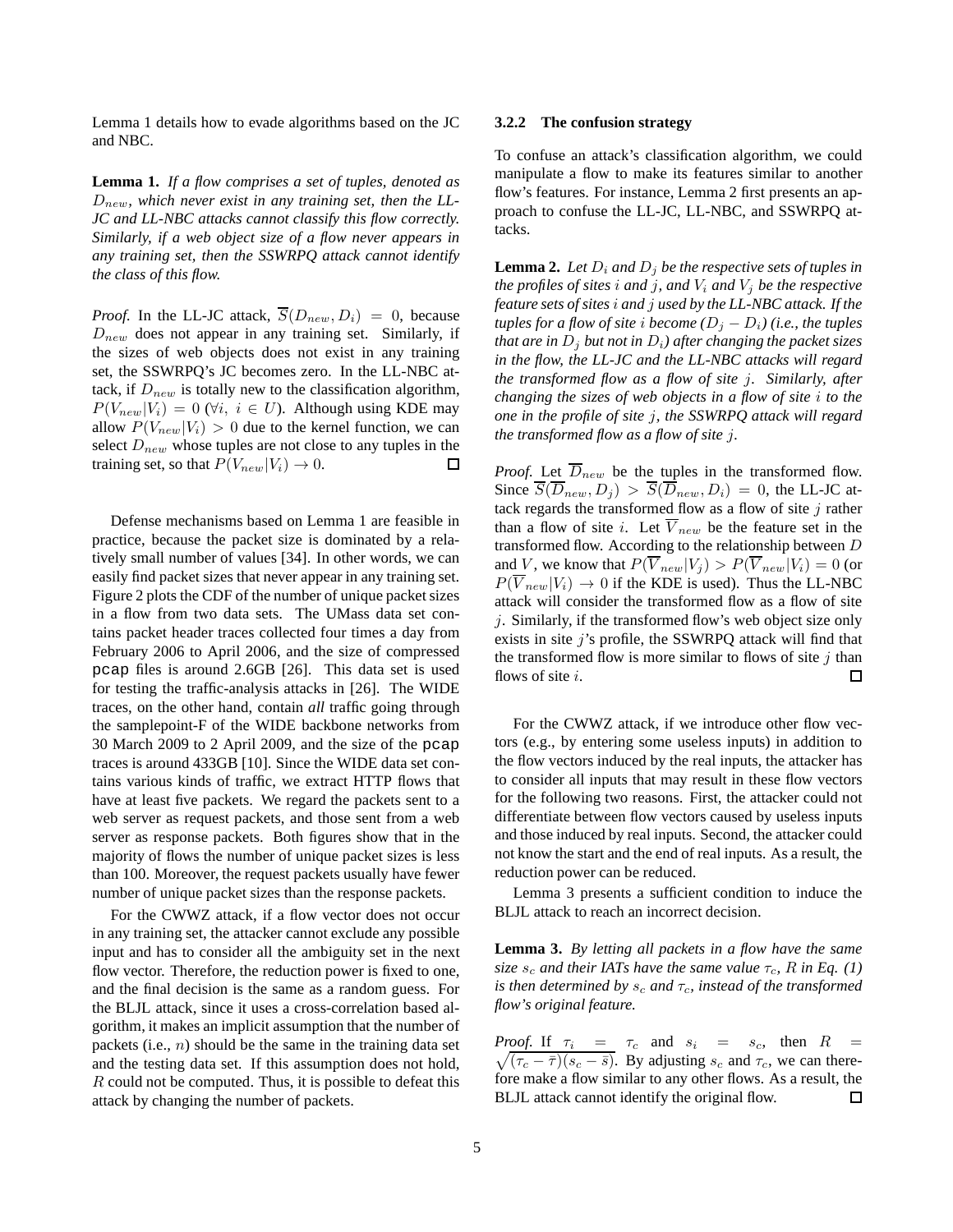

**Figure 2: The distributions of unique packet sizes in two HTTP data sets.**

# **3.3 Manipulating the features**

To defeat the traffic-analysis attacks listed in Table 2 and possibly new traffic-analysis attacks, we manipulate four fundamental network flow features, including packet size, web object size, flow size, and timing of packets. Under our threat models, these features can be measured from an encrypted HTTP flow and exploited to differentiate network flows by an attacker. We describe our basic approaches for manipulating these features in HTTPOS below. Since the flow size is determined by the web object size, we discuss the flow size together with the web object size.

#### **3.3.1 Packet size**

HTTPOS alters the size of outgoing packets on the HTTP and TCP layers. On the HTTP layer, HTTPOS increases the packet size by adding additional bytes to the HTTP header, for example, adding additional fields, appending characters to the Referer field, or using specific media types to replace the asterisk in the Accept field. On the TCP layer, HTTPOS decreases the packet size by splitting a TCP packet into several smaller TCP packets. If an attacker could not observe the TCP header (i.e., scenarios (a) and (b)), HTTPOS increases the packet size by extending the TCP option fields (e.g., by adding the TCP No Operation option that is usually used to pad the option list). However, it is more challenging to control the size of incoming packets from a web server, because it is usually determined by the server application and the server's TCP/IP stack. HTTPOS exploits the HTTP Range option, TCP maximum segment size (MSS) negotiation, and TCP advertising window to manipulate the packet size.

**HTTP Range** HTTP/1.1 provides a Range option to fetch portion of a web object to avoid downloading the same content already received by a client [20]. RFC 2616 refers to a request having a Range header as a *partial* GET. To fetch a web object, HTTPOS sends a request with a Range header, such as "Range: bytes=0-0." If the server supports HTTP Range, it will reply with "206 Partial Content" and a Content-range header, such as "Content-range: bytes 0-0/L," where  $L$  is the actual length of the requested web object. After that, HTTPOS sends  $N_U$  requests to the web server, each of which only asks for  $u_i$  ( $i = 1, \ldots, N_U$ ) bytes, where  $\sum_{i=1}^{N_U} u_i = L.$ 

**TCP MSS negotiation** A TCP packet's payload length is limited by the TCP MSS. TCP allows sender and receiver to negotiate the MSS through the MSS option in the TCP SYN and TCP SYN/ACK packets. By exploiting this feature, HTTPOS can constrain the packet size by announcing a small MSS.

**TCP advertising window** Since the advertising window controls the number of bytes a sending TCP could dispatch, the size of the incoming packet can be manipulated by adjusting the advertising window if it is not larger than the MSS.

#### **3.3.2 Web object size and flow size**

It is nontrivial for a browser-side approach to affect the web object size. A possible method is to adjust the content codings [20]. For example, if a web object is compressed before being sent to the client, HTTPOS modifies the Accept-Encoding header to force the server to send an uncompressed web object. A similar method is to adjust the quality value [20]. Although these two methods are quite general, we find that most servers do not support them.

To disguise the size of web objects, we therefore adopt the following methods based on the observation that an attacker could only estimate the size of a web object from encrypted traffic using the amount of bytes received between two requests [24, 35].

**TCP retransmissions** If the client is using IP tunnel or encrypted wireless channel that prevents an attacker from seeing the TCP header, HTTPOS affects the web object size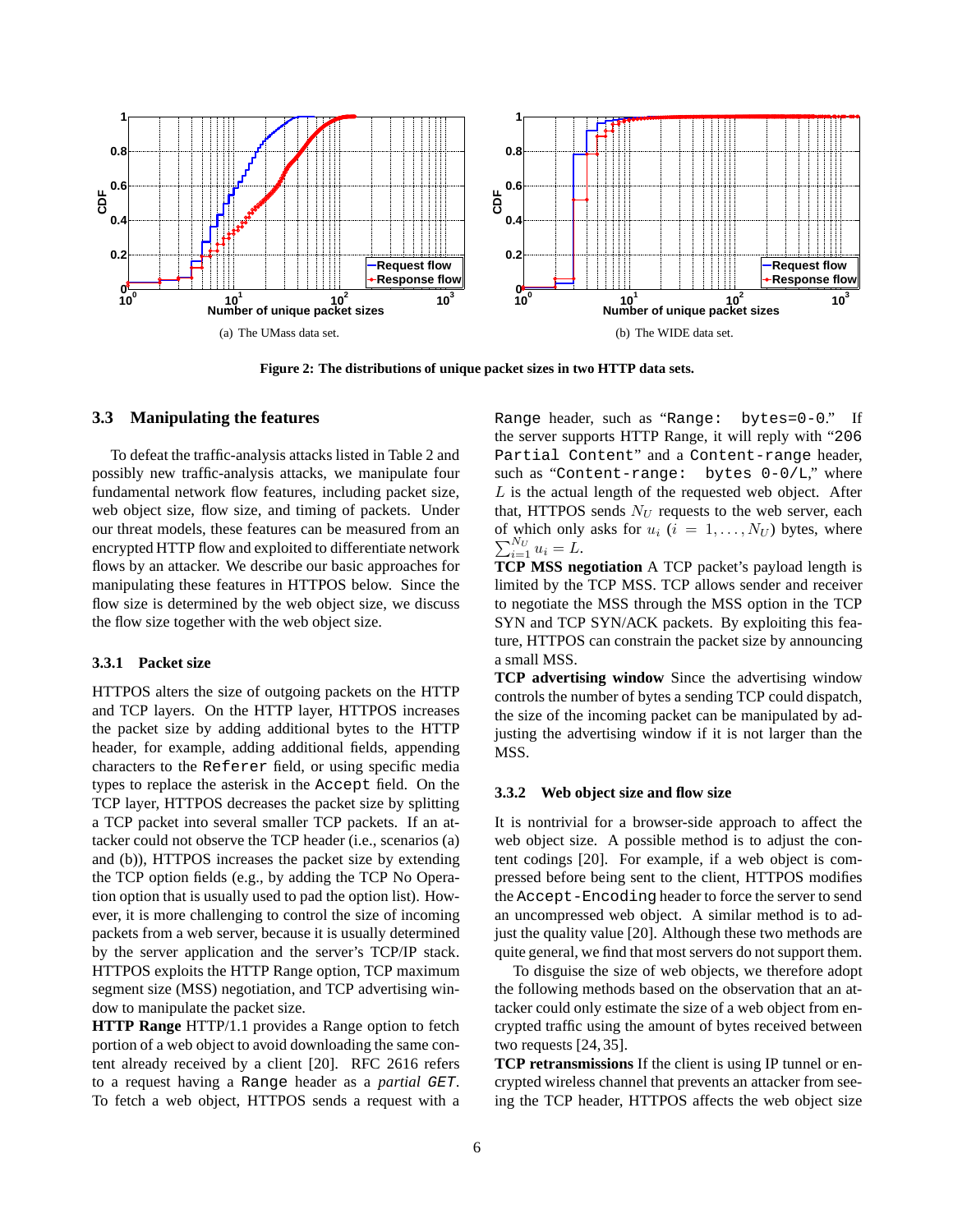and enlarges the flow size by causing TCP retransmissions. More precisely, since an ACK number informs a sending TCP how many bytes have been successfully received by a TCP receiver, by acknowledging only part of the received bytes, HTTPOS could force the server to re-send the unacknowledged portion along with the new portion if the packet size permits [28]. In this case, the attacker will overestimate both web object size and flow size. If the attacker can observe the TCP header, she may ignore the retransmitted packets. In this case, HTTPOS employs the following HTTP-based approaches, because an attacker cannot observe the content of encrypted packets.

**HTTP Pipelining** Using HTTP Pipelining to send several requests together without waiting for the corresponding responses makes it difficult for an attacker to infer the size of a web object [20], because an attacker may regard the total bytes from the server as the size of a web object. To achieve this, HTTPOS either merges several requests from the client or attaches a useless request with the original request before sending the packet to the server. In both cases, the attacker will overestimate the HTTP request's size, web object size, and flow size. When using the latter approach, HTTPOS does not forward the response to the useless request to the client.

**HTTP Range** Employing HTTP Range to request data that have been downloaded can enlarge the flow size and disguise the web object size. Its basic idea is similar to the method using retransmitted TCP packet. The difference is that the latter method operates on TCP and therefore requires TCP header being invisible to the attacker, whereas the HTTP header in the encrypted traffic is already invisible to the attacker. Although Sun et al. [35] also suggested using HTTP Pipelining and HTTP Range, they did not implement and evaluate them. We implement these approaches and carefully evaluate them using live HTTP traffic. We also measure the popularity of supporting HTTP Range and HTTP Pipelining (Section 4.4). Moreover, we combine the method based on HTTP Pipelining and that based on TCP advertising window to evade an advanced CWWZ attack (see Section 5.2.2).

**Injecting useless requests** Injecting a useless request between two requests sent by a client can disguise the web object size. More precisely, after a client sends one request, HTTPOS decreases the advertising window to a small value (say 10 bytes), so that the server cannot return all the requested content in one packet. Once a response packet is received, HTTPOS injects a random request. In this case, the attacker will underestimate the web object size, because she may observe many small responses to different HTTP requests. There is no restriction on the requests injected by HTTPOS. Its usage is to mislead an attacker into obtaining wrong web object size and flow size.

#### **3.3.3 Timing of packets**

Since the outgoing packets sent from the client go through HTTPOS, it is easy to control their timing by delaying the transmissions. To manage the timing of packets from the server, HTTPOS operates on two levels. The first level is to manipulate the timing of request packets, because the response packets are triggered by request packets. The second level is to manipulate the timing of response packets through delaying ACK packets. The rational behind this method is that without receiving ACK packets the sending TCP may not send out new data packets due to TCP's ACKbased self-clocking feature. Note that the flow sequence can also be changed by reordering the sequence of TCP SYN packets or delaying the corresponding HTTP request packets. By doing so, HTTPOS can help a user evade the trafficanalysis attack in [14].

# **4 HTTPOS**

### **4.1 Design**

HTTPOS acts as a proxy through which a client visits a web site. It accepts HTTP requests from the client and modifies them as needed before sending them out. Figure 3 illustrates the HTTPOS operations. When HTTPOS receives a URL, it checks whether information related to this URL is in the cache, which includes whether the URL can be fetched through HTTP Range, whether the server supports HTTP Pipelining, and the web object size. This information determines which module will be used. Each module realizes a method described in Section 4.2.

If it is the first time for HTTPOS to handle a URL, HTTPOS uses the method based on TCP advertising window (Section 4.2.1). It manipulates the advertising window in outgoing packets to control the size of response packets. To test whether the URL can be fetched through HTTP Range, HTTPOS inserts "Range: bytes=0-0" to the outgoing HTTP request. To verify whether the server supports HTTP Pipelining, HTTPOS duplicates the HTTP request and adds "Range: bytes=1-1" to it and then sends these two HTTP requests to the server at the same time. After receiving the responses, the feature information and the web object size are saved in the cache.

If the information is found in the cache, HTTPOS selects the proper method based on its effectiveness on evading traffic-analysis attacks and mitigating performance degradation. If the URL could not be fetched through HTTP Range, HTTPOS uses the method based on TCP MSS + TCP advertising window (Section 4.2.2). Otherwise, HTTPOS selects the method based on multiple TCP connection + HTTP Range (Section 4.2.3) if the server does not support HTTP Pipelining, or the method based on HTTP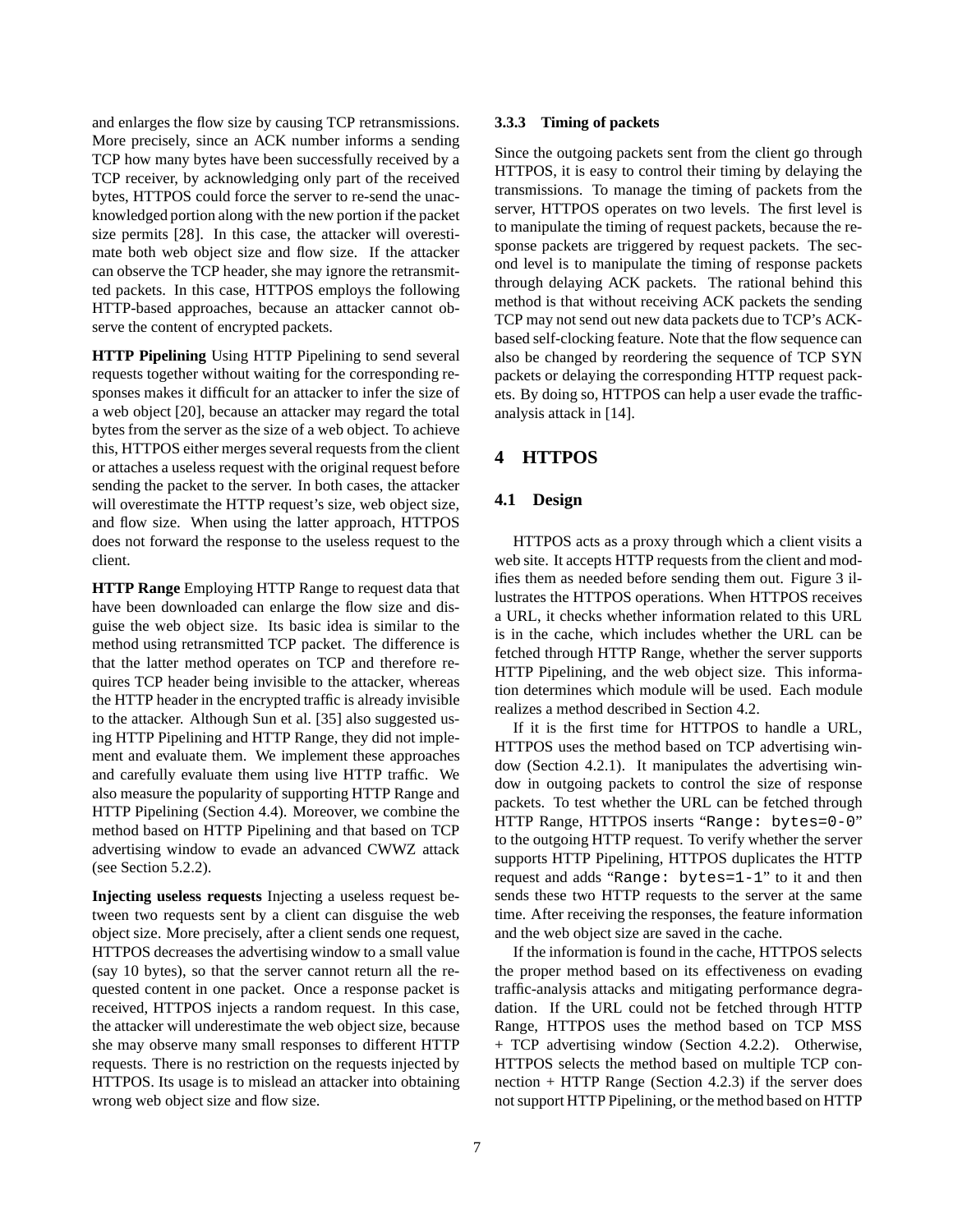

**Figure 3: The HTTPOS operations.**

Pipelining + HTTP Range (Section 4.2.4) if the server does.

Since TCP-based methods (i.e., methods based on TCP MSS and TCP advertising window) cannot change the size of web objects, HTTPOS injects a useless HTTP request between two requests as described in Section 3.3.2 to mislead the attacks that exploit the characteristics of web objects. It is worth noting that if an attacker cannot observe the TCP header, HTTPOS can also use retransmitted packets to mislead those attacks. Table 3 summarizes all methods in HTTPOS and the corresponding attacks that can be evaded.

### **4.2 Modules**

#### **4.2.1 Method based on TCP advertising window**

Since a TCP sender cannot send more data than the advertising window permits, HTTPOS controls the size of incoming response packets by manipulating the advertising window in each outgoing packet. More precisely, given a web object of S bytes, HTTPOS selects  $N_v$  integers  $\{v_1, v_2, \ldots, v_{N_v}\},$ where  $v_i$  is the advertising window in the *i*th outgoing TCP packet and  $\sum_{i=1}^{N_v} v_i = S$ . HTTPOS sends a new TCP packet only after receiving a TCP data packet from the server to prevent the server from combining the advertising windows in several TCP packets and then sending a large packet that may be recognized by a traffic analysis.

# **4.2.2 Method based on TCP MSS + TCP advertising window**

Since the method based on TCP advertising window allows only one TCP packet to be sent in an RTT, it may introduce large delay. To address this problem, we propose a new method that employs both TCP MSS and TCP advertising window. This method is motivated by two observations. First, given a web object of  $S$  bytes and a default MSS of  $M$ bytes, a successful traffic-analysis attack usually relies on the last packet whose size is equal to  $S \mod M$ . Second, a TCP sender can send several M-byte TCP data packets in an RTT. HTTPOS therefore can either change the default MSS or manipulate the last packet's size by using TCP advertising window. In the former case, after setting the MSS to  $M'$ , the last packet's size becomes  $S \mod M'$ . In the latter case, HTTPOS sets the advertising window to  $\lfloor \frac{S}{M} \rfloor M$  in order to fetch the first  $S - R$  bytes, where  $R = S \mod M$ . After that, it sets the advertising window to  $R - r$  bytes, where  $r$  is a random positive integer less than  $R$ , to download  $R-r$  bytes and then announces an advertising window larger than  $r$  to get the remaining  $r$  bytes. Therefore, if the normal operation needs one RTT to download the R bytes, HTTPOS may use an additional RTT to download it (i.e., one RTT for  $R - r$  bytes and another RTT for r bytes). If the server's TCP stack increases its congestion window based on the number of valid ACK packets, HTTPOS could send customized ACK packets to induce the server to increase its congestion window quickly.

# **4.2.3 Method based on multiple TCP connections + HTTP Range**

If a server supports HTTP Range but does not support HTTP Pipelining, HTTPOS establishes multiple TCP connections and sends partial GET requests for a web object in parallel to the server. As explained in Section 3.3.1, HTTP Range can limit the size of response packets. The server will process these requests simultaneously if the server adopts multi-threading and then return the web object through several packets. HTTPOS will re-organize the responses before delivering the content to the client.

# **4.2.4 Method based on HTTP Pipelining + HTTP Range**

If a server supports both HTTP Pipelining and HTTP Range, HTTPOS puts several partial GET requests into one packet and sends it out. The server will process these requests one by one and send back the responses. Without the need to wait for the arrival of a response before sending another partial GET request, the additional delay introduced by HTTPOS will decrease.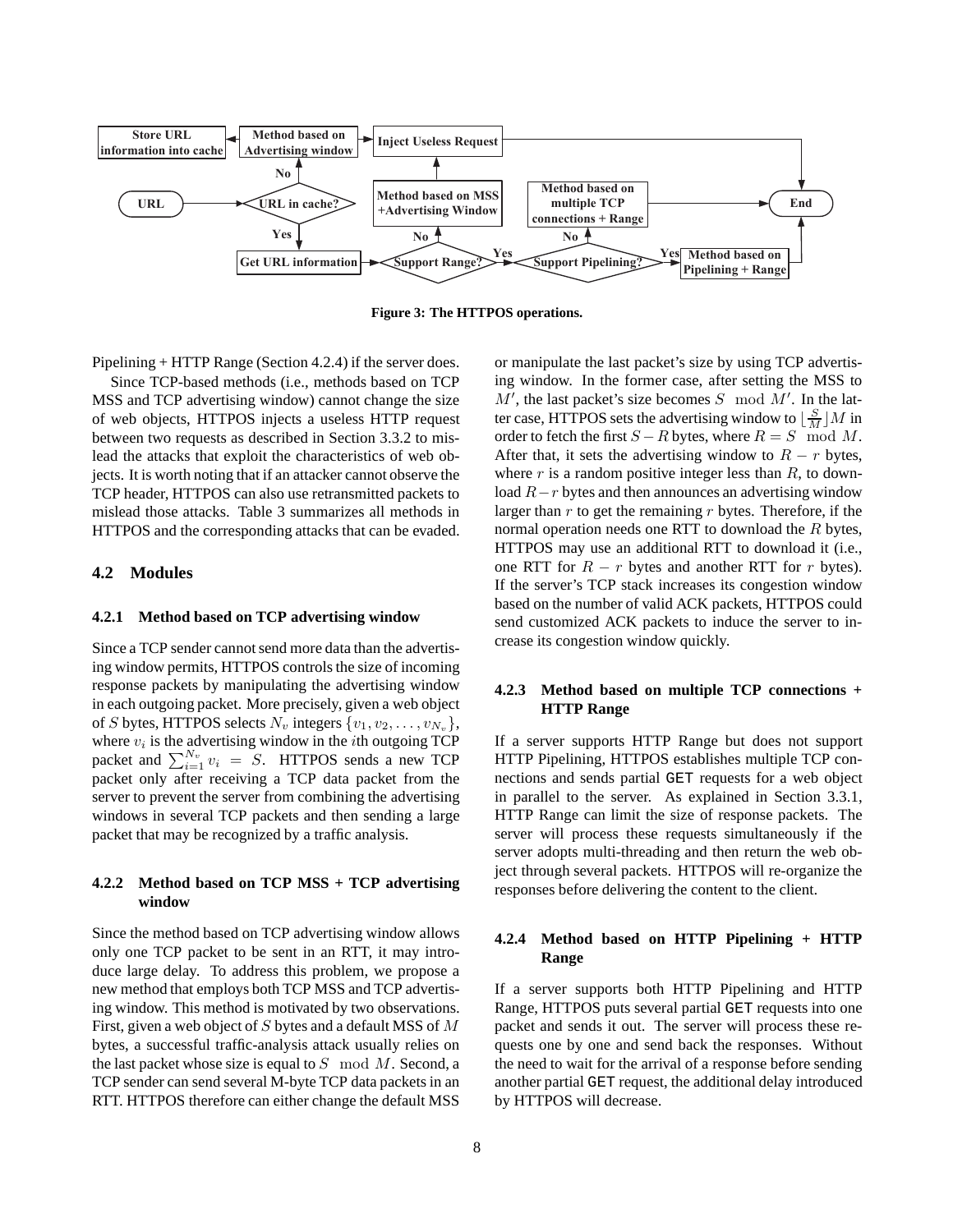| <b>Methods</b>                                        |             | SSWRPO |            | BLJL LL-JC LL-NBC | CWWZ |
|-------------------------------------------------------|-------------|--------|------------|-------------------|------|
| Method based on Advertising Window                    | <b>TCP</b>  |        |            |                   |      |
| Method based on MSS + Advertising Window              | <b>TCP</b>  |        | $\sqrt{}$  |                   |      |
| Method based on Multiple TCP connections + HTTP Range | <b>HTTP</b> |        |            |                   |      |
| Method based on HTTP Pipelining + HTTP Range          | <b>HTTP</b> |        | $\sqrt{ }$ |                   |      |
| <b>Inject Useless Request</b>                         | <b>HTTP</b> |        |            |                   |      |
| <b>Inject Packet Delay</b>                            | <b>TCP</b>  |        |            |                   |      |

**Table 3: Methods in HTTPOS and the corresponding attacks that can be evaded.**

# **4.3 Implementations**

We implemented HTTPOS in C with 3022 lines of code (reported by *CLOC* [31]) and tested it on Ubuntu 9.04 with 2.6.27 kernel. To manipulate TCP packets, HTTPOS uses iptables (version 1.4.0) and the libnetfilter queue library (version 0.0.16) to hook outgoing TCP packets of interest. HTTPOS adds rules into iptables' INPUT and OUTPUT chains, so that the packets matching the rules will be queued in the kernel. HTTPOS acquires a packet through the libnetfilter queue library and then modifies it (e.g., the advertising window and the MSS option) before releasing it. Additional delay is introduced to the outgoing packets if needed. HTTPOS uses raw socket to inject TCP packets if necessary and employs the libpcap 1.0.0 library to capture TCP packets for verification. Moreover, the POSIX Threads (pthreads) library was utilized to create and manage multiple threads for multiple HTTP/TCP connections between clients and HTTPOS, and those between HTTPOS and web servers.

In our measurement experiments to be discussed in Section 5.1, we established an IPSec tunnel as an example of IP tunnel, built an SSH tunnel as an example of TCP tunnel, and set up a wireless channel encrypted by WPA. HTTPOS uses different modules to handle HTTP requests and responses for different scenarios. When the IPSec tunnel and the wireless channel are used, HTTPOS acts as an HTTP proxy. When the SSH tunnel is employed, HTTPOS behaves as a SOCKS proxy for users to visit the Internet. At the same time, HTTPOS communicates with the SSH tunnel through SOCKS 4 [25], because the SSH port forwarding provides service via SOCKS. For the HTTPS channel, HTTPOS is implemented as a Firefox add-on to manipulate HTTP requests before they are sent to the SSL/TLS layer. In all scenarios, HTTPOS can modify the header of HTTP requests and insert useless requests if necessary.

We also implemented those traffic-analysis attacks introduced in Section 3.1 using Python and Weka 3.6.1 [36] to evaluate the effectiveness of HTTPOS. In Section 5, we report their accuracy with and without HTTPOS.

# **4.4 Measuring the support rates of the TCP and HTTP based control**

HTTPOS exploits the basic protocol features in TCP and HTTP described in RFC 793 and RFC 2616, respectively. Since not all servers comply with the RFCs, we conducted two sets of measurement to evaluate whether operating systems and web servers support manipulating packet size through TCP MSS, TCP advertising window, HTTP Pipelining, and HTTP Range. In the first set, we tested popular operating systems and web servers with their default settings in our test-bed. In particular, we tested Apache v2.3.6, nignx v0.8.42 and lighttpd v1.4.26 in a Ubuntu machine (kernel 2.6.28) and IIS v7.5 in a Windows 7 box. We selected these web servers, because they represent more than 90% market share [30]. Since the Google web server cannot be downloaded, we cannot test it in the test-bed.

In the second set, we targeted on the top 2000 web sites in the Alexa rankings [1]. We modified Pagestats [16] to drive Firefox 3.6.3 to automatically visit these web sites. Since Firefox downloads all the necessary web objects, which may be located in different web servers, we managed to collect 143, 333 URLs in 8, 845 web servers after Firefox visited the front pages of the 2000 web sites. We used NetCraft's service [5] to identify the operating system and the web server software used by each server. Since NetCraft resolved the web server software used in only 5884 web servers, we employed httprecon-7.3 [32] to further infer the web server software in the remaining 2961 servers. There are still 1181 servers whose web server software cannot be identified by httprecon-7.3, and we refer them to as "others." Moreover, since NetCraft identified 4957 web servers' operating systems, we group the other 3888 servers as "others." For the Google web server which has different names [4], we crawled 4622 URLs starting from http://www.google.com.hk/intl/ zh-TW/options/ and extracted the names of the web server software from the Server field in the response header. As a result, we obtained a total of 231 Google servers.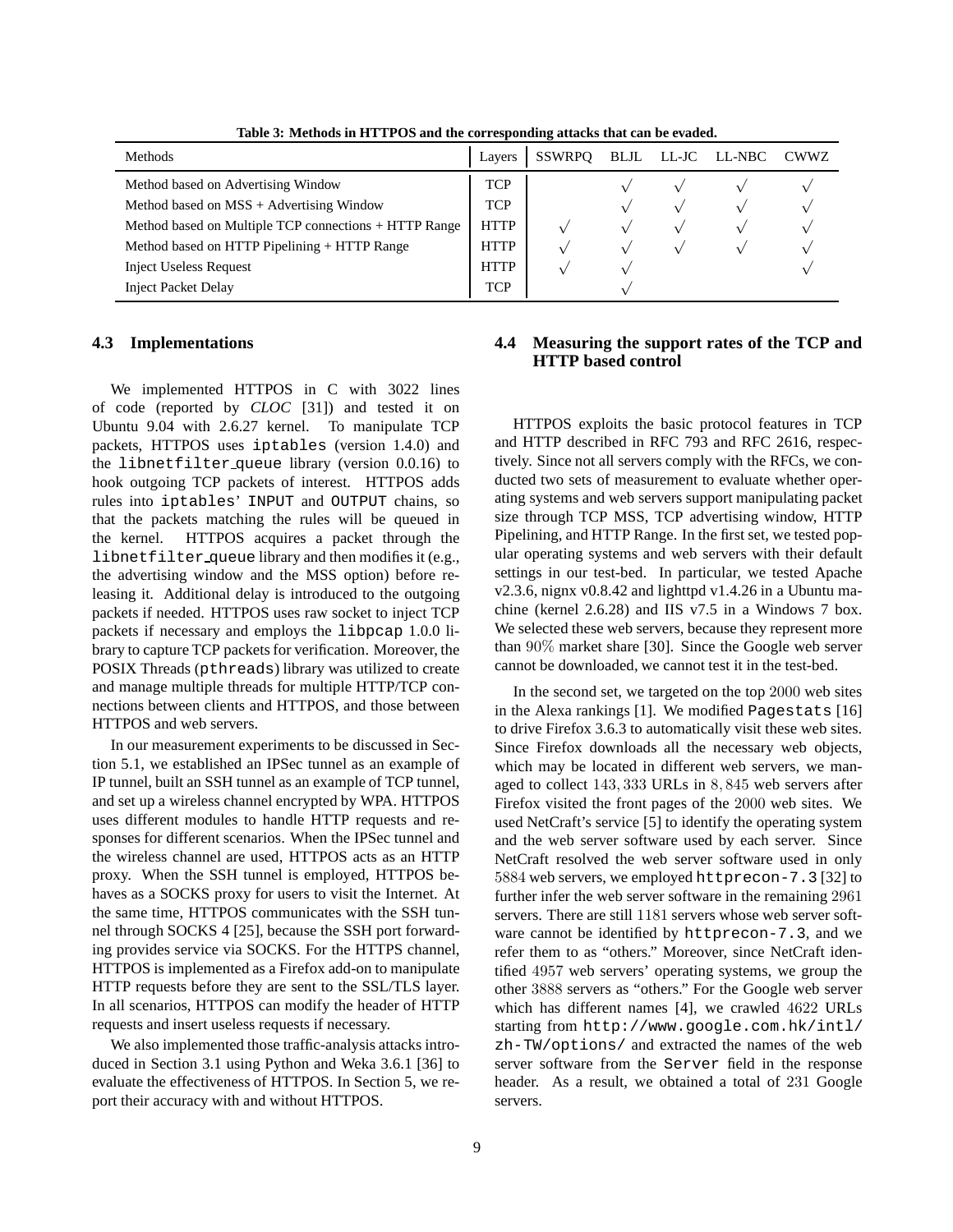| OSes              | $ADV_L = 2000$ bytes |              | $MSS_L = 1460$ bytes (the default) |              |             | $ADV_L = MSS_L$ bytes |            |             |               |
|-------------------|----------------------|--------------|------------------------------------|--------------|-------------|-----------------------|------------|-------------|---------------|
| (No. of servers)  | $MSS_L = 128$        | $MSS_L$ =256 | $MSS_L = 536$                      | $ADV_L$ =128 | $ADV_L=256$ | $ADV_L = 536$         | $MSSL=128$ | $MSS_L=256$ | $MSS_L = 536$ |
| Windows (388)     | 88.40%               | 89.43%       | 100.00%                            | 95.36%       | 95.36%      | 97.42%                | 99.22%     | 99.48%      | 100.00%       |
| Linux (3875)      | 97.90%               | 98.63%       | 100.00%                            | 99.17%       | 99.32%      | 99.50%                | 99.76%     | 99.94%      | 100.00%       |
| $\text{AIX}$ (19) | 84.21%               | 100.00%      | 100.00%                            | 94.73%       | 94.73%      | 94.73%                | 100.00%    | 100.00%     | 100.00%       |
| Solaris (71)      | 98.59%               | 100.00%      | 100.00%                            | 97.18%       | 97.18%      | 98.59%                | 100.00%    | 100.00%     | 100.00%       |
| FreeBSD $(224)$   | 25.89%               | 99.55%       | 99.55%                             | 99.10%       | 99.10%      | 99.10%                | 99.10%     | 100.00%     | 100.00%       |
| BIG-IP (380)      | 98.68%               | 99.21%       | 100.00%                            | 99.47%       | 99.47%      | 99.47%                | 99.73%     | 100.00%     | 100.00%       |
| Others (3888)     | 84.90%               | 96.38%       | 99.89%                             | 96.94%       | 97.38%      | 97.94%                | 99.61%     | 99.76%      | 99.94%        |

**Table 4: Major operating systems' support rate of TCP MSS negotiation and TCP advertising window based control.**

#### **4.4.1 TCP MSS and TCP advertising window**

To test whether a server allows HTTPOS to manipulate the packet size through TCP MSS, we modify the advertised MSS values in the TCP option. Let  $MSS<sub>L</sub>$  be the MSS value announced by us in the TCP SYN packet and  $MSS_R$ be the MSS value returned in the server's TCP SYN/ACK packet. We let  $MSS<sub>L</sub>$  be less than the typical value for  $MSS<sub>R</sub>$  (which is 1460 bytes in most cases). Moreover,  $MSS_L$  should never appear in the flow between the client and web server. If indeed  $MSS_R > MSS_L$ , we send an HTTP request to download a web object larger than  $MSS_R$ . If the payload sizes of all response packets are less than or equal to  $MSS<sub>L</sub>$ , then the server permits HTTPOS to control its packet size.

To test whether a server allows HTTPOS to control the size of response packet through TCP advertising window, we first disable TCP window scale option and then change the advertising window, denoted as  $ADV<sub>L</sub>$ , of an outgoing TCP packet to a value smaller than MSS. Similar to the previous case, if the response packet's payload size is less than or equal to  $ADV_L$ , then the server allows HTTPOS to control its packet size.

Since TCP MSS and TCP advertising window can be set to arbitrary values, we could not enumerate all possible combinations. Instead, we investigated three scenarios: (1)  $ADV_L = 2000$  bytes and  $MSS_L = \{128, 256, 536\}$ bytes; (2) use the default MSS announced by the remote server (i.e.,  $MSS_L = MSS_R = 1460$  bytes) and  $ADV_L =$  ${128, 256, 536}$  bytes; and (3)  $MSS_L = ADV_L =$  ${128, 256, 536}$  bytes. Table 4 summarizes the measurement results. Under most settings, more than 85% servers allow HTTPOS to control their packet size. In particular, the support rate increases when either the MSS or the advertising window increases. Moreover, when the MSS and advertising window use the same value, most servers support HTTPOS. For example, for  $MSS_L = ADV_L = 536$ bytes, 8843 out of 8845 servers allow HTTPOS to control their packet size.

For  $MSS_L = 128$  bytes and  $ADV_L = 2000$  bytes, only 25.89% of the FreeBSD servers allow HTTPOS to control their packet size. The reason is that FreeBSD sets its default minimal MSS to 216 bytes to prevent TCP MSS resource exhaustion attacks [2]. However, this low support rate does *not* mean that HTTPOS cannot evade those traffic-analysis attacks for FreeBSD servers. First, HTTPOS can still control the packet size by setting  $MSS_L = ADV_L = 128$ bytes, which has 99.10% support rate. Second, Figure 4 shows that the HTTP headers in more than 90% of the responses from our data sets are larger than 256 bytes. Therefore, it is sufficient for HTTPOS to use  $MSS_L = 256$  bytes for which the support rate for FreeBSD is 99.55%. Finally, even though HTTPOS cannot force the response packets to be 128 bytes or less, the actual payload size already differs from the one when default  $MSS_L$  is used. As a result, the new payload size also helps a user evade the traffic-analysis attacks.



**Figure 4: CDF of the size of HTTP response headers based on our data sets of** <sup>143</sup>, <sup>333</sup> **URL responses obtained from** <sup>8845</sup> **web servers.**

#### **4.4.2 HTTP Range and HTTP Pipelining**

We discover that some web applications may ignore HTTP Range requests even if the underlying web server supports HTTP Range. Therefore, we measure the support rate of HTTP Range on both the URL level and the web server level. To test whether a URL supports HTTP Range, we send partial GET requests to the server and then inspect the response of Accept-Ranges. If the server replies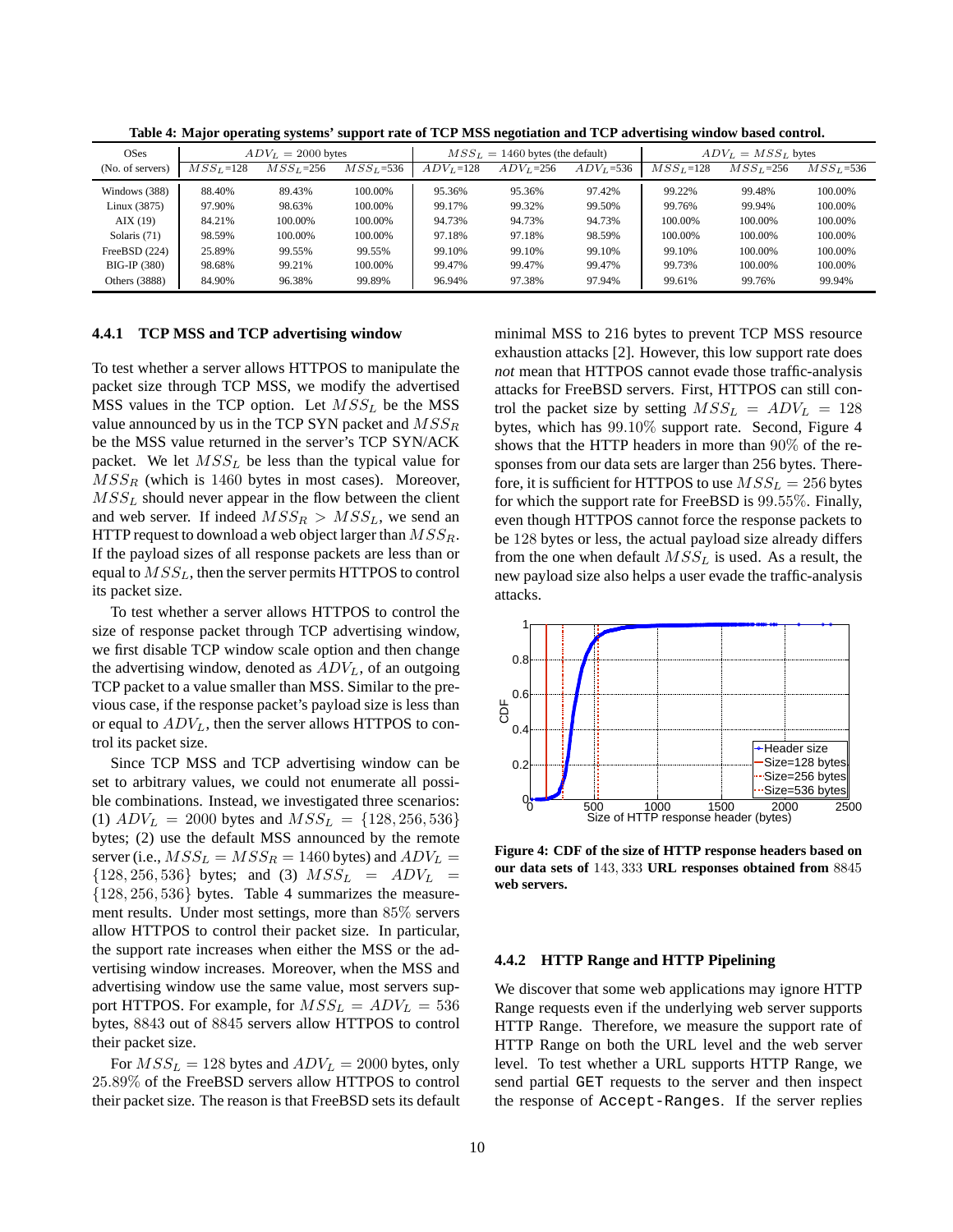**Table 5: The support rates of HTTP Range and HTTP Pipelining in terms of the number of servers.**

| Web servers      | <b>HTTP</b> | <b>HTTP</b> | <b>HTTP</b>      |
|------------------|-------------|-------------|------------------|
| (No. of servers) | Range       | Pipelining  | Range+Pipelining |
| Apache (4249)    | 84.00%      | 63.90%      | 58.80%           |
| IIS (1738)       | 76.06%      | 77.00%      | 65.88%           |
| nginx (1103)     | 80.15%      | 75.16%      | 70.35%           |
| lighttpd $(367)$ | 84.47%      | 74.70%      | 68.94%           |
| Others (1388)    | 73.34%      | 65.13%      | 55.55%           |

**Table 6: The support rates of HTTP Range and HTTP Pipelining in terms of the number of URLs.**

| Web servers<br>(No. of URLs) | <b>HTTP</b><br>Range | <b>HTTP</b><br>Pipelining | HTTP<br>Range+Pipelining |
|------------------------------|----------------------|---------------------------|--------------------------|
| Apache (59698)               | 89.02%               | 79.71%                    | 68.80%                   |
| IIS (22485)                  | 85.03%               | 88.24%                    | 73.38%                   |
| nginx (18714)                | 83.16%               | 87.58%                    | 70.74%                   |
| lighttpd $(5506)$            | 82.64%               | 84.87%                    | 67.51%                   |
| Others (36930)               | 66.74%               | 69.31%                    | 53.98%                   |

**Table 7: The Google web servers' support rates of HTTP Range and HTTP Pipelining in terms of the number of servers.**

| Google web servers  | <b>HTTP</b> | <b>HTTP</b> | <b>HTTP</b>      |
|---------------------|-------------|-------------|------------------|
| (No. of servers)    | Range       | Pipelining  | Range+Pipelining |
| $s$ ffe $(38)$      | 100%        | 100%        | 100%             |
| DFE/largefile (109) | 100%        | 100%        | 100%             |
| GSE (24)            | 58.33%      | 100%        | 58.33%           |
| codesite $(2)$      | 0%          | 100%        | 0%               |
| Others (58)         | 0%          | 100%        | 0%               |

**Table 8: The Google web servers' support rates of HTTP Range and HTTP Pipelining in terms of the number of URLs.**

| The Google web servers<br>(No. of URLs) | <b>HTTP</b><br>Range | <b>HTTP</b><br>Pipelining | <b>HTTP</b><br>Range+Pipelining |
|-----------------------------------------|----------------------|---------------------------|---------------------------------|
| $s$ ffe (2580)<br>DFE/largefile (906)   | 99.88%<br>100%       | 100%<br>100%              | 99.88%<br>100%                  |
| GSE (461)                               | 48.59%               | 100%                      | 48.59%                          |
| codesite (335)                          | $0\%$                | 100%                      | 0%                              |
| Others $(340)$                          | $0\%$                | 100%                      | 0%                              |

with "Accept-Ranges: bytes," it supports HTTP Range; otherwise, it may send back "Accept-Ranges: none" or nothing. On the web server level, we regard a server as supporting HTTP Range if one URL on that server supports HTTP Range.

We also discover that if a web server supports HTTP Pipelining, all web applications running on that web server also support HTTP Pipelining. To test whether

a server supports HTTP Pipelining, we send out several HTTP requests together, each of which carries "Connection: keep-alive," without waiting for the corresponding responses. If the server responds to all these requests, it is considered supporting HTTP Pipelining. Otherwise, the server may just respond to the first request and then close the connection.

According to our first set of experiments, all those major web servers with default settings support both HTTP Range and HTTP Pipelining. Besides, Tables 5 and 6 show the measured support rates of the HTTP features from 143, 333 URLs located in 8845 servers. In particular, we find that 117, 025 URLs (81.6%) from 7103 servers (80.3%) support HTTP Range, 114, 087 URLs (79.6%) from 6060 servers (68.5%) support HTTP Pipelining, and 94, 458 URLs (65.9%) from 5545 servers (62.7%) support both HTTP Range and HTTP Pipelining.

Tables 7 and 8 show the Google web servers' support rates of HTTP Range and HTTP Pipelining in terms of the number of servers and URLs, respectively. We find that all the Google web servers support HTTP Pipelining, but only "sffe," "DFE/largefile," and a partial of "GSE" support HTTP Range.

# **5 Evaluation**

In this section, we present the results of evaluating HTTPOS in terms of its effectiveness on defeating the traffic-analysis attacks and its impact on the goodput of fetching web objects.

# **5.1 Experiment settings**

We first downloaded the front pages from the top 100 web sites ranked by Alexa [1]. For web sites that belong to the same company and have similar web page layouts, we tested only the site having the highest rank. For example, Google owns several sites having high ranks (such as google.com, google.com.hk, and google.de), and we just tested google.com. Moreover, we replaced porn sites with other top web sites. We used Firefox 3.6.3 equipped with Flash plugin 10 to visit the web sites. To automate the experiments, we prepared a Python script to invoke modified Pagestats [16] to visit each web site and used TCPDump to capture the trace. We refer to the process of visiting all the web sites once as a *round*, and we performed a total of 100 rounds of measurement experiment. The traces in odd-numbered rounds were used to train classification algorithms, and the trained models were tested on traces in even-numbered rounds. Based on Pagestats's results, we computed the goodput as the ratio of total bytes fetched to the download time.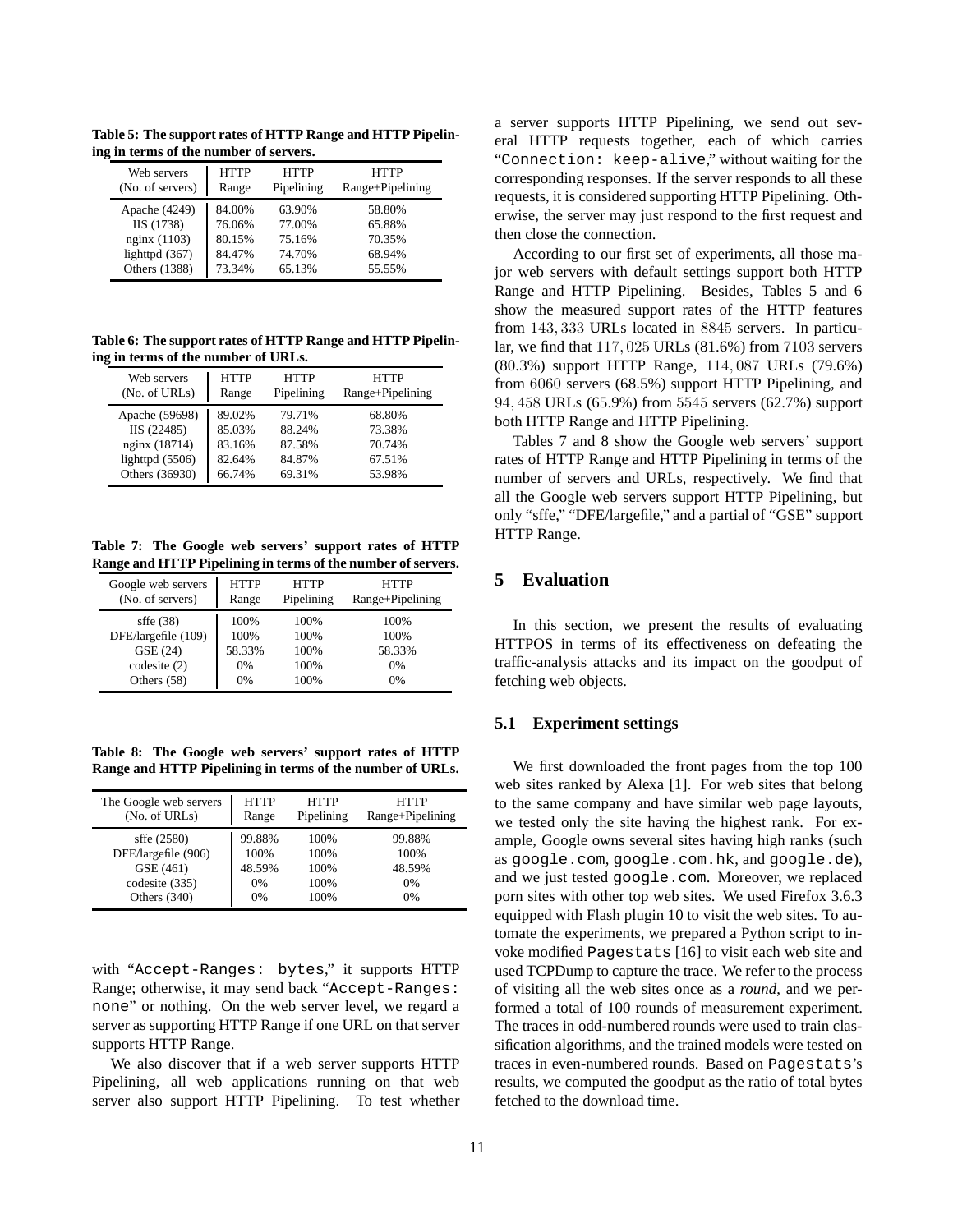We examined two deployment scenarios for HTTPOS: on the browser side when IP tunnel, encrypted wireless channel, or HTTPS channel is used and at a TCP tunnel's entry point. To establish an IP tunnel, we employed L2TP v1.2.0 and OpenSwan v2.6.24 to build an IPSec tunnel between two endpoints. To set up the wireless channel, we used a laptop with Intel PRO/Wireless 2200BG Mini-PCI Adapter to connect to an Access Point with WPA1 encryption enabled in our laboratory and employed AirPcap [12] to capture wireless frames. For TCP tunnels, we used SSH port forwarding to create a TCP-based tunnel between two endpoints following the configuration in [26].

It is important to point out that our experiment settings are actually favorable to an attacker for the following reasons.

- 1. Koukis et al. [24] showed that parsing mixed web sessions in packet traces obtained from an encrypted tunnel is very difficult. However, in our case we saved all the packets belonging to a web session into a separate pcap file, thus removing this obstacle for the attacker.
- 2. Coulls et al. [14] pointed out that a web browser's caching may significantly affect the accuracy of an attack, because the browser does not need to download web objects in the cache, thus affecting the flow size. This problem, however, does not occur to our case, because Pagestats [16] always clears Firefox's cache after visiting a web site/page.
- 3. Liberatore et al. [26] reported that a large delay between the training data set and the test data set may cause lower accuracy. In particular, they observed a decrease from 73% to 63% for a delay of four weeks. The delay in our case, however, is small (i.e., around 30 mins), and the 100 rounds of experiments were carried out continuously.
- 4. By using the traces from every other round of measurement, we provide the attacker with a much more accurate view of the traffic. In a realistic attack scenario, an attacker normally spends some time to learn from the captured traffic. Therefore, the traffic pattern may not be the same as those she has observed before when the attack is finally launched.

### **5.2 Evasion evaluation**

# **5.2.1 Defeating the SSWRPQ, BLJL, LL-JC and LL-NBC attacks**

To evaluate the effectiveness of HTTPOS against the four attacks targeting on identifying web sites (i.e., the SS-WRPQ, BLJL, LL-JC, and LL-NBC attacks), our approach is to compare the attack accuracy with and without applying HTTPOS to the encrypted traffic. To compute the attack accuracy for a given web site, we first compute the similarity between the trace obtained for the web site and the available profiles based on the attack methods introduced in Section 3.1. For each attack, we then sort the similarity and select the top  $K$  web sites as our inference. The attack is considered successful if the actual web site is one of the K web sites selected by the attack. Clearly, the likelihood of making a correct decision increases with  $K$ . The attack accuracy for the web site is then given by the percentage of successful attacks obtained from the 50 rounds of measurement.

Figure 5 shows the CDF of the attack accuracy for the four attacks with and without applying HTTPOS to the traffic flowing through an IPSec tunnel. Similarly, Figure 6 reports their accuracy for SSH tunnel. The two solid curves show the attack accuracy without HTTPOS, whereas the two dashed curves are the results when HTTPOS is used. The figures show that without using HTTPOS the attacks can identify the visited web sites with high fidelity. For  $K = 1$ , the LL-JC attack on IPSec traffic achieves at least 70% accuracy for guessing the 100 web sites, where around 70% of the web sites are correctly identified from *all* 50 rounds (i.e., 100% accuracy). The LL-NBC attack achieves similar performance, where at least 80% accuracy is achieved for each site, and more than 60% of the web sites are identified with 100% accuracy. When targeting on SSH traffic, the LL-JC (LL-NBC) attack achieves 100% accuracy for more than 75% (90%) of the web sites with more than 60% (90%) accuracy for each site. We also observe that the LL-JC and LL-NBC attacks have better performance than the SSWRPQ and BLJL attacks, and all the four attacks achieve a better accuracy for  $K = 5$ .

With HTTPOS, the accuracy of the four attacks drop significantly. Figures 5 and 6 show that, for  $K = 1$ , *none* of the attacks can achieve 100% accuracy for any web site. For IPSec traffic, the accuracy of these attacks drops to 0% for at least 98% of the web sites, because they fail to make a single correct decision for the majority of those web sites. For  $K = 5$ , the SSWRPO, BLJL, LL-JC, and LL-NBC attacks still suffer from 0% accuracy for 100%, 98%, 96%, and 94% of the web sites, respectively. The "better" performance achieved by the LL-NBC attack is possibly due to the KDE which considers some packet sizes that never appear but are close to the sizes in the training data set. We also observe similar (poor) performance for SSH traffic, for which these attacks achieve 0% accuracy for at least 98% (95%) of the web sites for  $K = 1$  ( $K = 5$ ).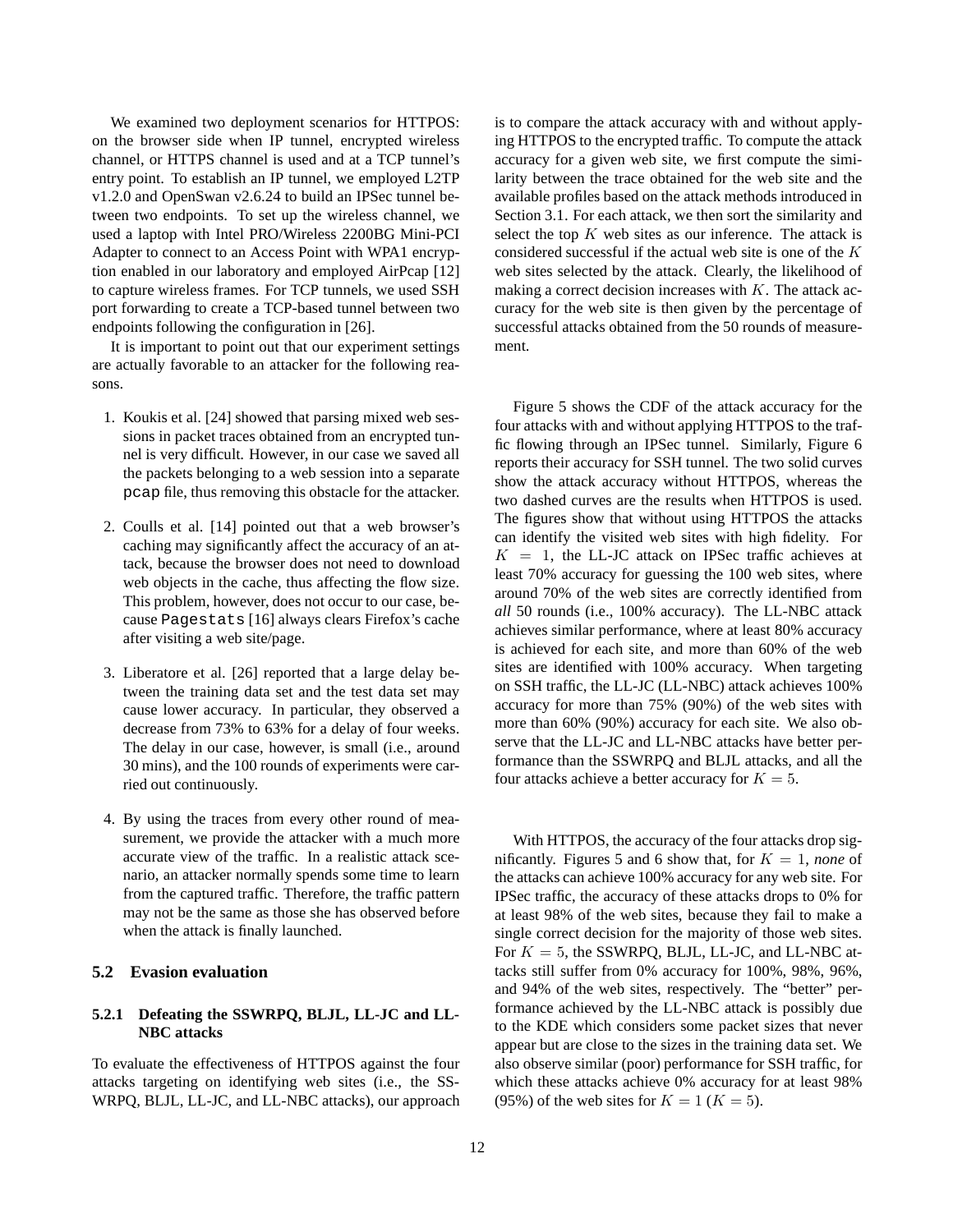

**Figure 5: Attack accuracy for the SSWRPQ, BLJL, LL-JC, and LL-NBC attacks with and without applying HTTPOS to the traffic in an IPSec tunnel.**



**Figure 6: Attack accuracy for the SSWRPQ, BLJL, LL-JC, and LL-NBC attacks with and without applying HTTPOS to the traffic in a SSH tunnel.**

#### **5.2.2 Evading the CWWZ attack**

We use only the Google search engine to evaluate HTTPOS against the CWWZ attack for two main reasons. The first is that the search engine example in Section IV.D of [13] provides all the key features of the CWWZ attack. The second is that the actual URLs for the web sites (i.e., OnlineHealth, OnlineTax and OnlineBank) reported in Chen et al.'s paper [13] have not been revealed. Since the Google search engine provides both HTTP and HTTPS services, we conducted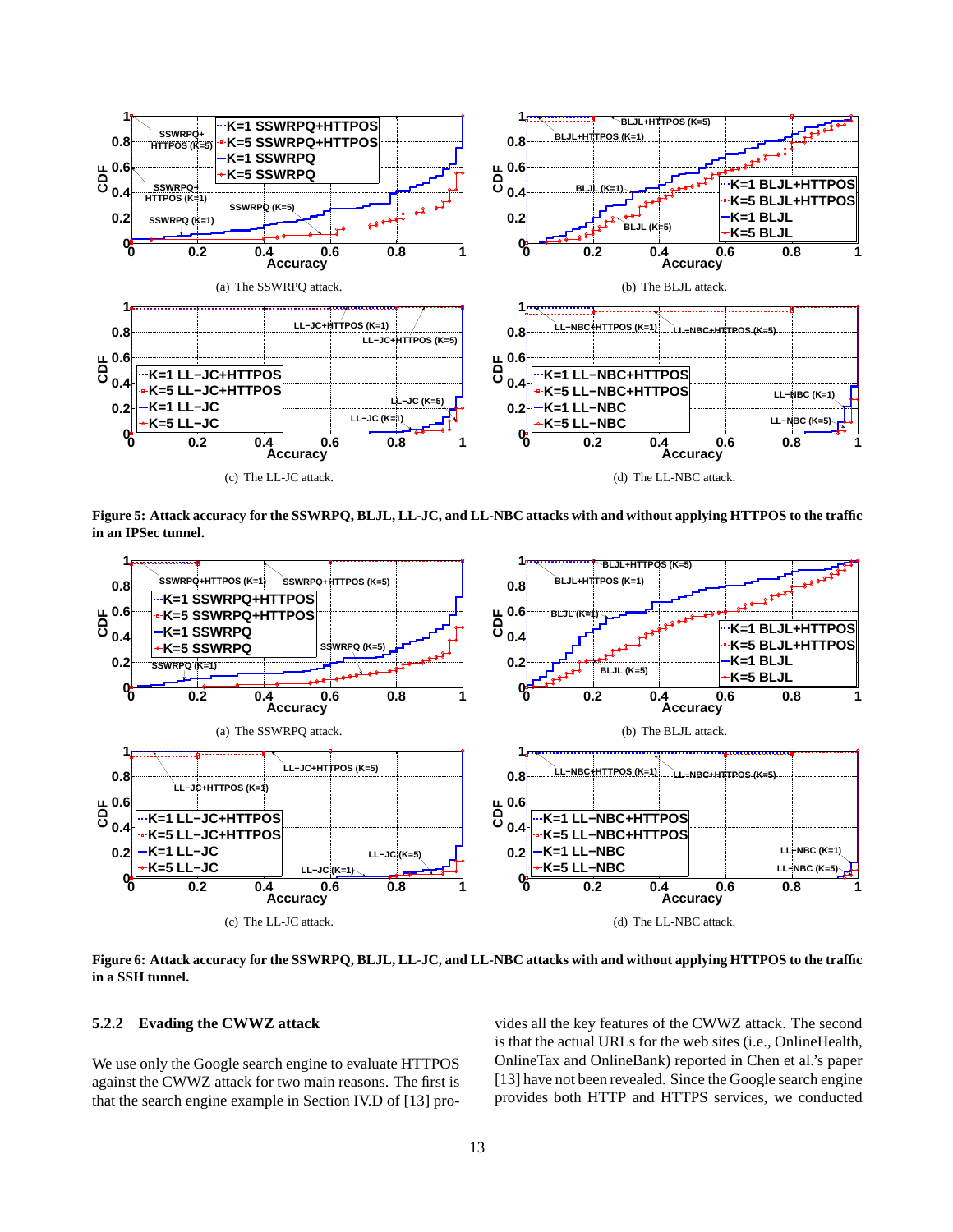experiments for both services to evaluate HTTPOS's effectiveness. Since the Google search engine runs on the GWS web server and does not support HTTP Range, HTTPOS uses the TCP-based methods and injects useless requests to evade the CWWZ attack.

We first consider the scenario of communicating with the Google search engine through an encrypted wireless channel. The experiment setting is the same as the one in Section IV.D of [13]. Before showing the experiment results with various inputs, we use an example to illustrate how HTTPOS can evade the CWWZ attack. In this example, the values in a vector sequence are the payload sizes of wireless frames. We entered the word "hi" in the Google search input box and the vector sequence of directional packet sizes [13] is  $(556 \rightarrow, 451 \leftarrow, 557 \rightarrow, 463 \leftarrow)$ , where the request packets carrying "h" and "hi" are of 556 bytes and 557 bytes, respectively, and the corresponding response packets are of 451 bytes and 463 bytes. If HTTPOS pads the HTTP request headers with useless fields to the same size, sets  $MSS_L = 200$  bytes, and disables the TCP window-scaling bit, then we get a new vector sequence  $(572 \rightarrow, 260 \leftarrow,$  $260 \leftarrow$ ,  $75 \leftarrow$ ,  $572 \rightarrow$ ,  $260 \leftarrow$ ,  $260 \leftarrow$ ,  $87 \leftarrow$ ). Since the CWWZ attack cannot not infer the user input from this sequence, its reduction power is dampened to one.

However, a smart attacker might group several packets together and rebuild a correct vector sequence. For example, by subtracting 72 bytes—the payload size of a wireless frame carrying a TCP ACK packet—from the size of the first response packet in the original vector sequence, an attacker may infer the size of TCP payload as  $451-72 = 379$ bytes. Similarly, by subtracting 72 bytes from the sizes of the first three response packets in the new vector sequence and then summing the remainder, the attacker obtains  $260 - 72 + 260 - 72 + 75 - 72 = 451 - 72 = 379$ bytes, therefore recovering the original vector sequence. To defeat this attack, we inject a useless request between two requests as described in Section 3.3.2 and therefore obtain another vector sequence (572 →, 260 ←, 572 →, 260 ←,  $75 \leftarrow, 260 \leftarrow, 260 \leftarrow, 82 \leftarrow, 572 \rightarrow, 260 \leftarrow, 260 \leftarrow$  $572 \rightarrow 87 \leftarrow 260 \leftarrow 260 \leftarrow 103 \leftarrow$ ). Since HTTPOS can inject various requests from the ambiguity set, the attacker cannot restore the original vector sequence from this new sequence.

Yet an even more advanced attacker may still be able to infer a set of keywords sent by the user from some special packet sizes (e.g., 75 bytes and 87 bytes in the above example). We propose the following method to address this challenge. Since the Google server supports HTTP Pipelining, HTTPOS sends out the request for a user input and a useless request in one or more successive packets with a *zero* advertising window. The server will process both requests and store the responses in its TCP/IP stack, because the zero advertising window forbids it to send back the re-

sponses immediately. After a short period (e.g., 30 ms according to our evaluation with the Google server), HTTPOS sends an ACK packet with a large advertising window (e.g., 2000 bytes), and the server is induced to pack the responses into blocks of MSS-byte packets. For the above example, the vector sequence becomes  $(1072 \rightarrow, 837 \leftarrow, 1072 \rightarrow,$  $870 \leftarrow$ ), which is completely different from the original one.

We also evaluated HTTPOS using the Google HTTPSbased search service (i.e., https://www.google. com). In this setting, the values in a vector sequence are the sizes of the TCP packet payload. When we entered "hi" in the search input box, we observed a vector sequence  $(539 \pm 20 \rightarrow, 679 \leftarrow, 540 \pm 20 \rightarrow, 658 \leftarrow)^1$ . With HTTPOS, the vector sequence becomes  $(1065 \rightarrow 1323 \leftarrow$ ,  $1065 \rightarrow 1304 \leftarrow$ ). Consequently, the attacker can neither find a similar vector from her training data set nor recover the original vector, thus diminishing the CWWZ attack's reduction power to one.

Figures 7 and 8 plot the CDFs of the CWWZ attack's reduction power with and without HTTPOS. A larger reduction power indicates that the CWWZ attack has a stronger capability to infer the visited web pages. Note that the minimal reduction power is one, meaning that the CWWZ attack cannot infer any useful information from each observed flow vector. In this experiment, we follow the steps in [13] and randomly choose 1000 popular search key words from Google Trend [3]. Since these key words contain only characters  $\{a, b, ..., z, 0, 1, ..., 9, dot, space\}$ , the size of the ambiguity set is  $k = 38$ .

Figures 7(a)-7(d) plot the results when the CWWZ attack is applied to the HTTP traffic between HTTPOS and the Google search engine through an encrypted wireless channel. We only consider the first four characters (i.e.,  $n \leq 4$ ), because they are sufficient for showing HTTPOS's effectiveness. That is, only the first four flow vectors are examined. Obviously, without HTTPOS, the CWWZ attack achieves large reduction power as  $n$  increases. The attacker can then determine the words sent to the search engine. However, with HTTPOS, the reduction power is fixed to one and does not change along with  $n$ . Therefore, the attacker cannot gain any information from the observed flow.

Figures 8(a)-8(d) plot the results for the HTTPS traffic. Without HTTPOS, the reduction power increases with  $n$ . When *n* reaches 4, more than 50% of the key words have the reduction power around  $10^6$ , which can reduce the huge original ambiguity set (whose size is  $38<sup>4</sup>$ ) to a small set (whose size is  $38^4/10^6 \simeq 2$ ). However, even for  $n = 4$ , HTTPOS can force the reduction power for all the 1000 key words to one. In other words, the attacker must guess the key word based on the ambiguity set with  $38<sup>4</sup>$  possibilities.

<sup>&</sup>lt;sup>1</sup>The parameter "gs\_gbg" in the queries to the Google HTTPS-based search engine introduces  $\pm 20$  random bytes to each request.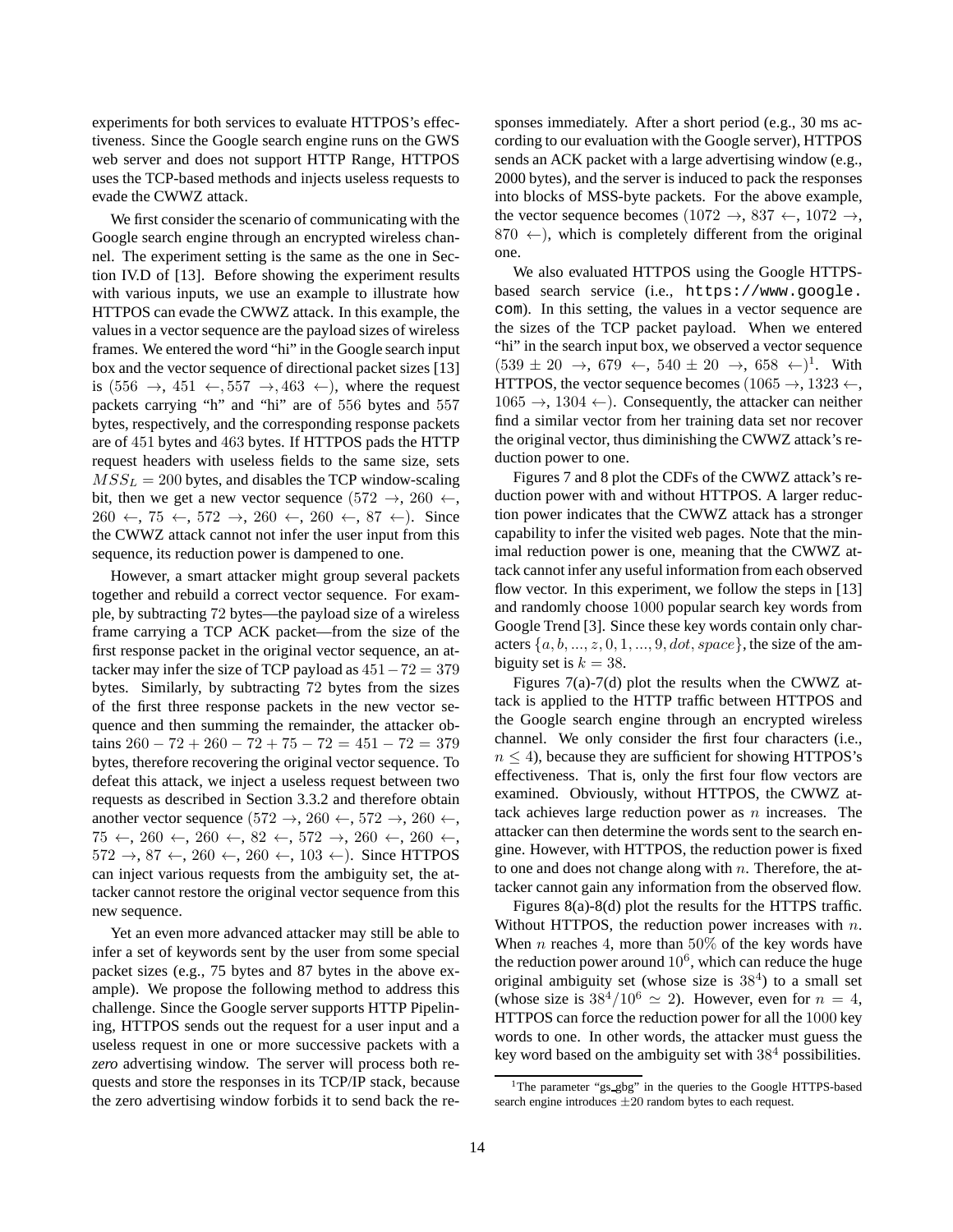

**Figure 7: Reduction power of the CWWZ attack on the HTTP traffic between HTTPOS and the Google search engine through an encrypted wireless channel.**



**Figure 8: Reduction power of the CWWZ attack on the HTTPS traffic between HTTPOS and the Google search engine.**

# **5.3 Performance evaluation**

# **5.3.1 Evaluation of individual methods**

To evaluate the effect of each HTTPOS method on the performance, we randomly selected 1000 URLs that support all methods. We set  $ADV_L = 200$  bytes for the method based on TCP advertising window, let  $MSS_L = 200$  bytes for the method based on TCP MSS, and used three TCP connections for the multiple connections method. Moreover,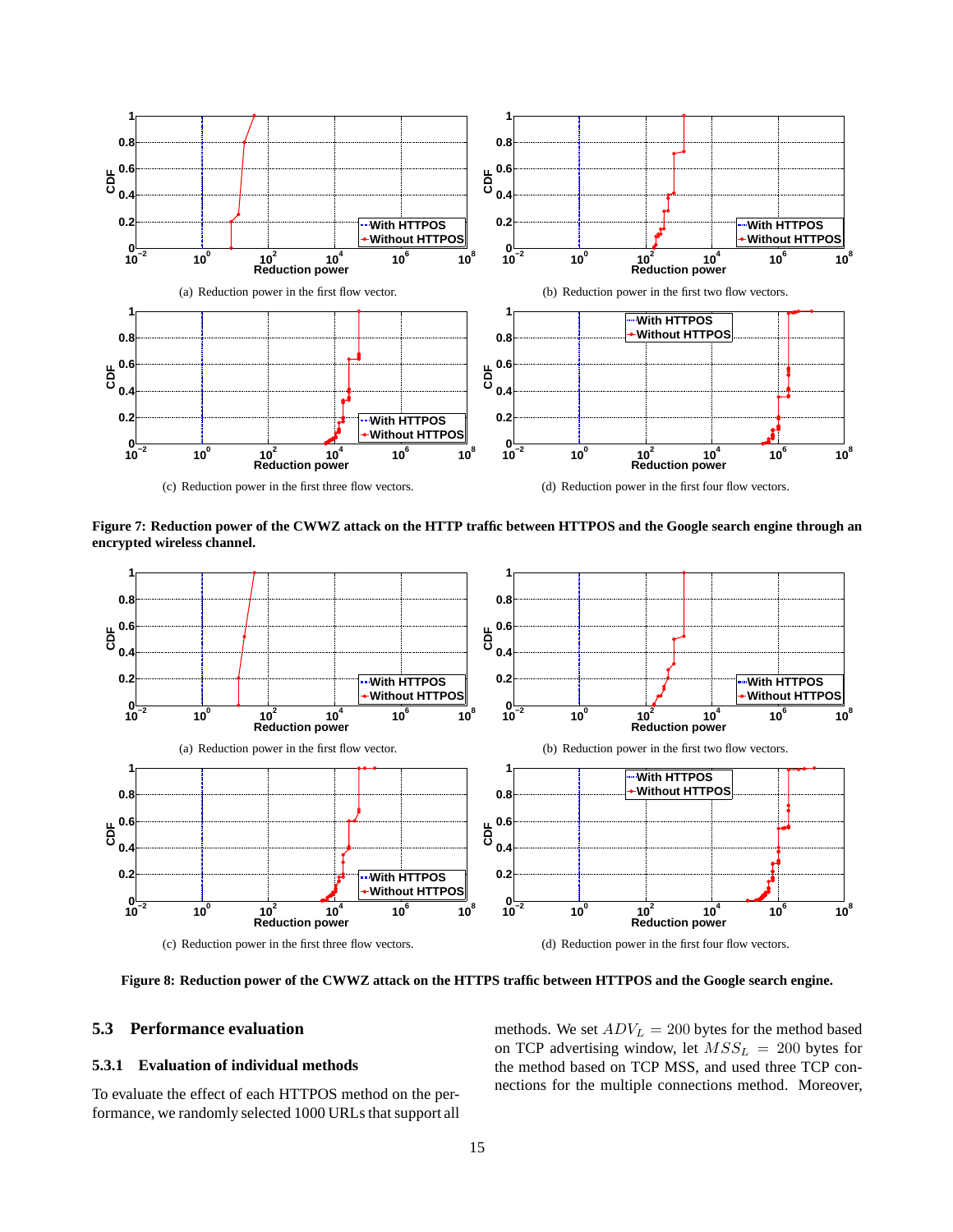we splitted each web object into three parts for the HTTP Range method. Note that the following results do not represent the best performance that HTTPOS can achieve.



**Figure 9: The ratio of the resultant goodput for each HTTPOS method to that without HTTPOS.**



**Figure 10: Additional delay introduced by each HTTPOS method.**

Figure 9 plots the ratio of the resultant goodput for each HTTPOS method to that without using HTTPOS. For brevity, we use *MSS* to denote the method based on TCP MSS + TCP advertising Window, *MultiCon* the method based on Multiple TCP Connections + HTTP Range, *Pipelining* the method based on HTTP Pipelining + HTTP Range, *Range* the method based on pure HTTP Range, and *AdvWin* the method based on TCP advertising window. As shown, HTTPOS can achieve at least 80% goodput for 75% of the URLs when the MSS method or the MultiCon method is applied, and 90% goodput for 50% of the URLs when the Pipelining method is applied.

The performance degradation introduced by the MSS method is not significant, because, as discussed in Section 4.2.2, it only needs an additional RTT to finish the transmission. On the other hand, we notice that unlike an IP tunnel, a TCP tunnel may multiplex multiple TCP connections into a single TCP tunnel which could become the performance bottleneck. To tackle this problem, we establish several TCP tunnels in advance and divert TCP connections into different TCP tunnels to achieve parallel transmissions. Moreover, as expected, the AdvWin method gives the worst

performance, because it allows only a single packet transmission from the server in an RTT. Moreover, we use a very small  $ADV_L$  (i.e., 200 bytes) for this evaluation.

Although some methods may cause certain URLs to experience a low goodput, we find that the additional delay introduced by these methods is not significant under our parameter settings. Figure 10 reveals the additional delay introduced by each HTTPOS method. As shown, the MSS, MultiCon, and Pipelining methods introduce less than 100 ms delay for more than 90% of the URLs. The Range method, on the other hand, introduces less than 200 ms delay for more than 80% of the URLs.

#### **5.3.2 Impacts on the performance of Internet browsing**

To evaluate the overall performance of HTTPOS, we visited each of the top 100 web sites 10 times with and without applying the HTTPOS operations depicted in Figure 3. We recorded the download time based on the output of Pagestats for each site. Figure 11(a) and Figure 11(b) show the CDFs of the ratio for the download time without and with HTTPOS when using IPSec tunnel and SSH tunnel, respectively. The figures show clearly that the first-time visit to each site via HTTPOS needs more time than the normal visits (i.e., all values less than one), because HTTPOS uses the method based on advertising window. When HTTPOS is applied, the time for visiting 60 sites through IPSec is at most 1.6 times of the time without HTTPOS.

However, once the URL information is cached, the time required for the following visits is close to the time for the normal visits (i.e., value close to one). The time for visiting 60 sites through IPSec is at most 1.1 times of the time without HTTPOS. Furthermore, the time for visiting more than 90 sites through IPSec is at most 1.4 times of the time without HTTPOS. The reason is that for each URL, HTTPOS will select the method with the least impact on the performance while not compromising the protection capability according to Figure 3. It is also interesting to note that as a result of employing multiple TCP connections, HTTPOS may even enjoy better performance than the normal visits (i.e., values larger than one) in some cases. As shown in Figure 11(a), visiting around 40 out of the 100 sites through IPSec requires less time than the normal visits.

#### **5.3.3 Impacts on the performance of Google search**

To evaluate the impacts of HTTPOS on the performance of using Google search, we measured the RTT from the epoch when the user sends a query to the epoch when the user receives the response with and without HTTPOS. Figure 12(a) illustrates the RTTs obtained from the scenario where a user in Hong Kong visited the Google search service (i.e.,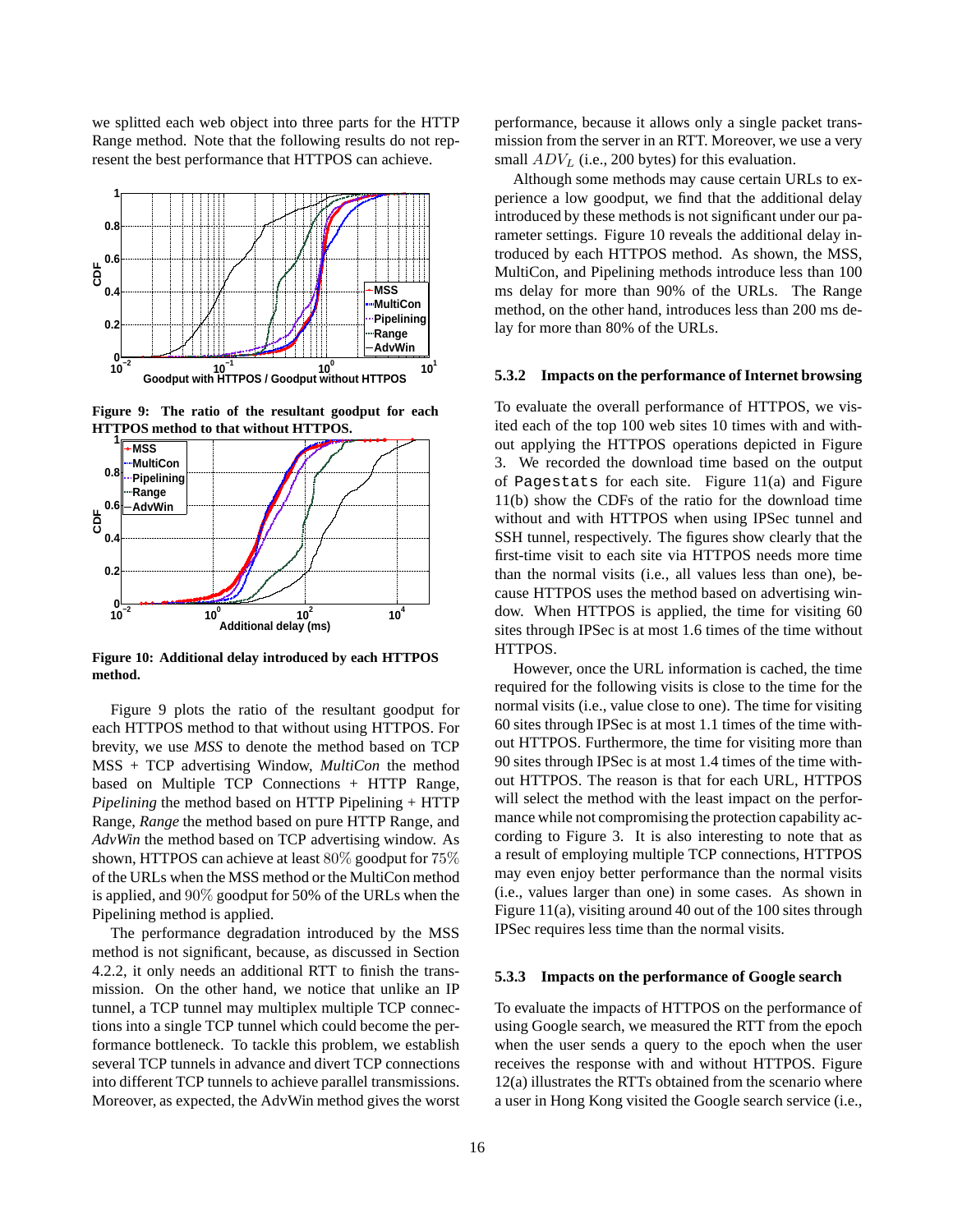

**Figure 11: The effect of HTTPOS on the performance of Internet browsing.**



**Figure 12: The effect of HTTPOS on the performance of using Google search.**

74.125.47.147) through a 802.11g wireless link. Figure 12(b) shows the RTTs obtained from the scenario where the user accessed the same search service through HTTPS. In both experiments, the user entered 1000 popular search keywords from Google Trend [3] for 30 times, and the respective median RTTs for each keyword is shown in Figure  $12(a)$  and Figure  $12(b)$ .

In this experiment, HTTPOS employs the technique described in Section 5.2.2 to evade the CWWZ attack. More precisely, HTTPOS puts the real request and a useless request in one packet, and sets  $ADV_L = 0$  before dispatching the packet to the server. After a small delay, HTTPOS sends an ACK packet to announce a large advertising window and induce the server to send back responses. The delay is 120 ms for wireless traffic and 100 ms for HTTPS traffic, respectively. Figure 12 shows that the additional delay introduced by HTTPOS is small, because the server can send back the responses immediately upon receiving the ACK packet. The additional delay is less than 80 ms in Figure 12(a) and less than 60 ms in Figure 12(b).

# **5.4 Discussion**

We believe that HTTPOS significantly raises the bar and makes future traffic-analysis attacks much harder to de-

sign. Moreover, as HTTPOS provides fundamental defense strategies and basic methods to modify flow features, new evasion methods may be developed based on them. Moreover, we report below our additional findings on web bugs, another attack model for the CWWZ attacks and our solutions to defending against it, and our measurement results for the support rate of HTTP Range.

#### **5.4.1 Web bugs**

In the course of conducting the measurement experiments, we observed some cases where the size of packets carrying certain web objects cannot be adjusted. These web objects are usually 1 ∗ 1 pixel *web bugs* belonging to online advertisement companies that customize their web servers, and none of our methods works for them. Since these web bugs are usually used to track users, a user may just filter them to protect privacy. Moreover, since they may exist in many web pages, their sizes could increase an attack's false positive rate instead of facilitating the attack.

# **5.4.2 The CWWZ attack**

We also note that if an advanced CWWZ attacker can observe the payload of HTTPS packets, she may still be able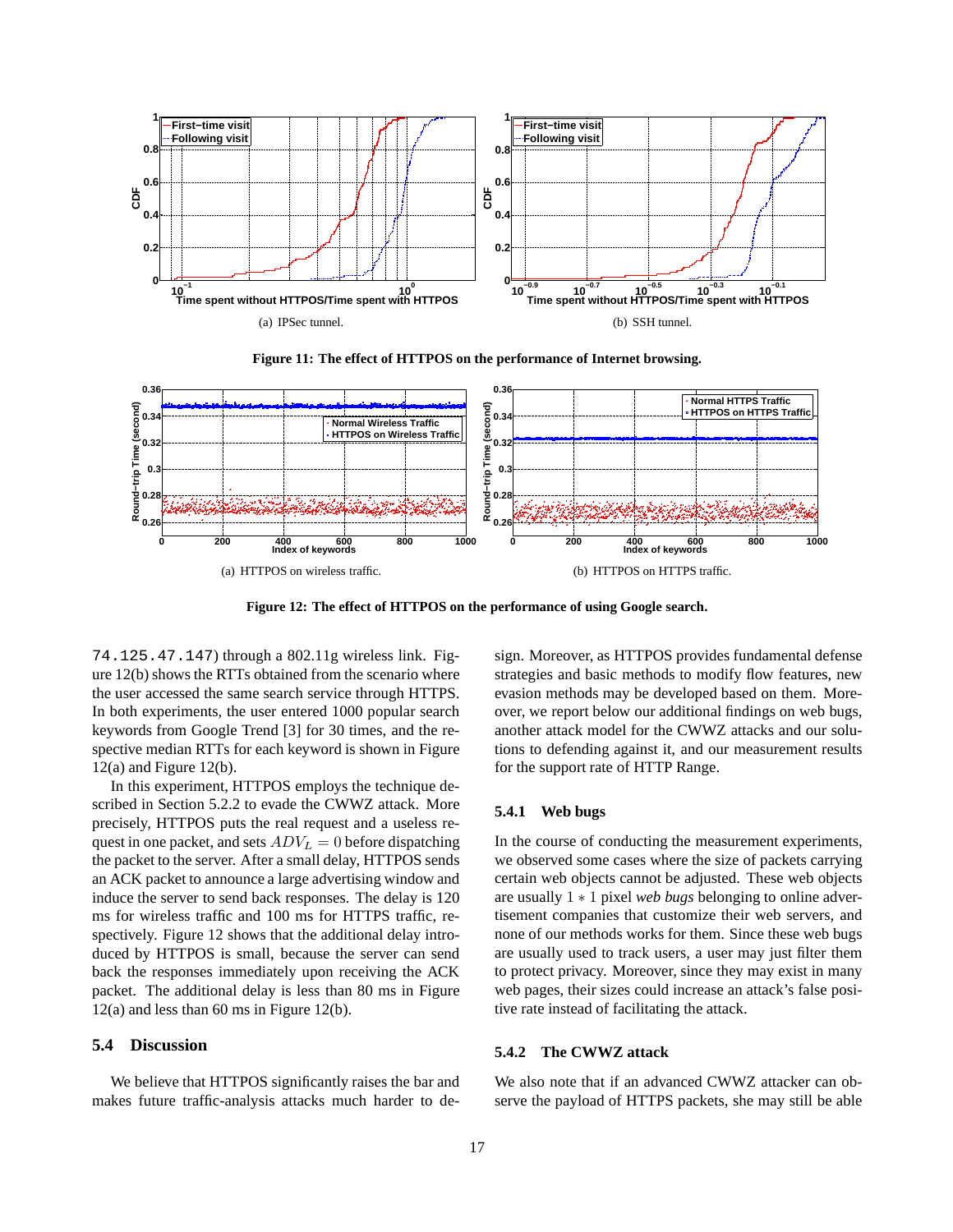to infer the size of a web object even after changing the packet size. More precisely, an attacker can first identify packets carrying SSL/TLS application data from the type field in the SSL/TLS header and then use the field of application data length to assemble consecutive TCP packets. However, such attack does not work if the SSL/TLS packets go through an IPSec tunnel or a wireless channel.

HTTPOS tackles this attack through two approaches. The first approach is for the servers that support HTTP Range. We measured the support rate of HTTP Range by HTTPS servers and found that more than 80% URLs in the measured servers support HTTP Range. Further details are given in Section 5.4.3. In this case, HTTPOS first divides the web object into a random number of portions and makes these portions to overlap a random part with one another. In this way, the web object sizes reported by the field of application data length in the SSL/TLS header are incorrect. The following is an example of downloading a web object from Twitter through HTTPS. In the normal case, the packet size sequence is  $(476 \rightarrow, 1460 \leftarrow, 1460 \leftarrow, 1171 \leftarrow)$ , and the SSL/TLS record size sequence is  $(471 \rightarrow, 4086 \leftarrow)$ . Although we can use TCP-based methods to split packets, the attacker may still infer the response size from the sequence of the SSL/TLS records' sizes. After HTTPOS applies HTTP Range, the sequence of packet sizes is modified to  $(497 \rightarrow, 1460 \leftarrow, 245 \leftarrow, 500 \rightarrow, 1460 \leftarrow, 258 \leftarrow,$  $500 \rightarrow 1460 \leftarrow 254 \leftarrow$ , and the sequence of the SSL/TLS records' sizes becomes (492 →, 1700 ←, 495 →, 1713 ←,  $495 \rightarrow 1709 \leftarrow$ ). As a result, the attacker is prevented from recovering the response packet size.

The second approach is for the servers that do not support HTTP Range (e.g., the Google HTTPS-based search service). In this case, HTTPOS can still inject a number of useless requests from the ambiguity set and set each request message to the same size. This strategy is motivated by the observation that an attacker could not know the exact length of the word typed by a user, and the inserted requests result in many possible words. For example, if a user types "hi," an attacker can observe the following packet size sequence  $(539 \pm 20 \rightarrow, 679 \leftarrow, 540 \pm 20 \rightarrow, 658 \leftarrow)$  and the SSL/TLS record sequence  $(534 \pm 20 \rightarrow, 291 \leftarrow, 378 \leftarrow$  $, 535 \pm 20 \rightarrow, 291 \leftarrow, 357 \leftarrow$ ), where 291 is the length of the HTTP response header. Once HTTPOS inserts useless requests sequence "card" through HTTP pipelining, the packet size sequence and SSL/TLS record sequence become  $(1418 \rightarrow 165 \rightarrow 1418 \leftarrow 578 \leftarrow 1418 \rightarrow 165 \rightarrow$  $1418 \leftarrow, 530 \leftarrow$ ) and  $(1578 \rightarrow, 291 \leftarrow, 378 \leftarrow, 291 \leftarrow,$  $355 \leftarrow, 291 \leftarrow, 361 \leftarrow, 1578 \rightarrow, 291 \leftarrow, 352 \leftarrow, 291 \leftarrow,$  $357 \leftarrow$ ,  $291 \leftarrow$ ,  $336 \leftarrow$ ). Based on the packet size sequence, the CWWZ attack's reduction power is reduced to one, because the sequence has been totally changed.

Although the reduction power of an advanced CWWZ attack exploiting the SSL/TLS record sequence could not be reduced to one, the attacker still could not know the user's input, because there are at least six possible words, including "h," "hi," "c," "ca," "car," and "card." Note that any word that can result in the same SSL/TLS record sequence as any one of the six words is also a possible candidate. For example, if word "x" and "y" induce the same SSL/TLS record size as word "h," both "x" and "y" will be considered as possible inputs by the attack. Therefore, when more useless requests are injected, it becomes harder for such attacks to recover the original sequence.

Since injecting useless requests may introduce much overhead, another approach for evading the CWWZ attack targeting auto-suggestion is to send only one request with all inputs. For example, if a user inputs "hi" in the search box, the auto-suggestion function may send the first request packet with "h" and then the second packet with "hi." To evade the CWWZ attack, HTTPOS may just transmit the request carrying "hi" but drop the request carrying "h." However, this approach may affect web usability.

#### **5.4.3 Support rate of HTTP Range by HTTPS servers**

We measured the support rate of HTTP Range for HTTPS servers from two sets of web sites. The first one contains the web sites of the 50 largest banks in America<sup>2</sup>. By using Pagestats to visit these web sites' front pages or login pages (if their front pages do not support HTTPS) through HTTPS, we collected 1585 valid URLs from 104 HTTPS servers, and 1323 URLs support HTTP Range (i.e., the support rate is 83.47%). The second data set is based on web sites ranked by Alexa [1]. We first connected to the 443 port (i.e., the default HTTPS service port) of top 1M web sites and stopped when we obtained 3000 web sites, to which the SSL/TLS connections were successfully established. Since not all web sites that open 443 port provide web service through HTTPS, we found only 1245 sites that offer HTTPS-based web service. By crawling their front pages, we gathered 45, 401 URLs from 2448 HTTPS servers, and 85.09% (i.e., 38, 632) of the URLs support HTTP Range.

#### **6 Related work**

Most of the existing proposals on defeating against traffic-analysis attacks on encrypted HTTP traffic require modifications to web servers, browsers and/or web objects. In contrast, our HTTPOS is a browser-side solution that does not need such modifications. Moreover, since none of the existing techniques changes all four basic flow features, they could be defeated by the traffic-analysis attacks detailed in Section 3.1. On the other hand, our techniques can successfully evade all of these attacks.

<sup>2</sup>http://nyjobsource.com/banks.html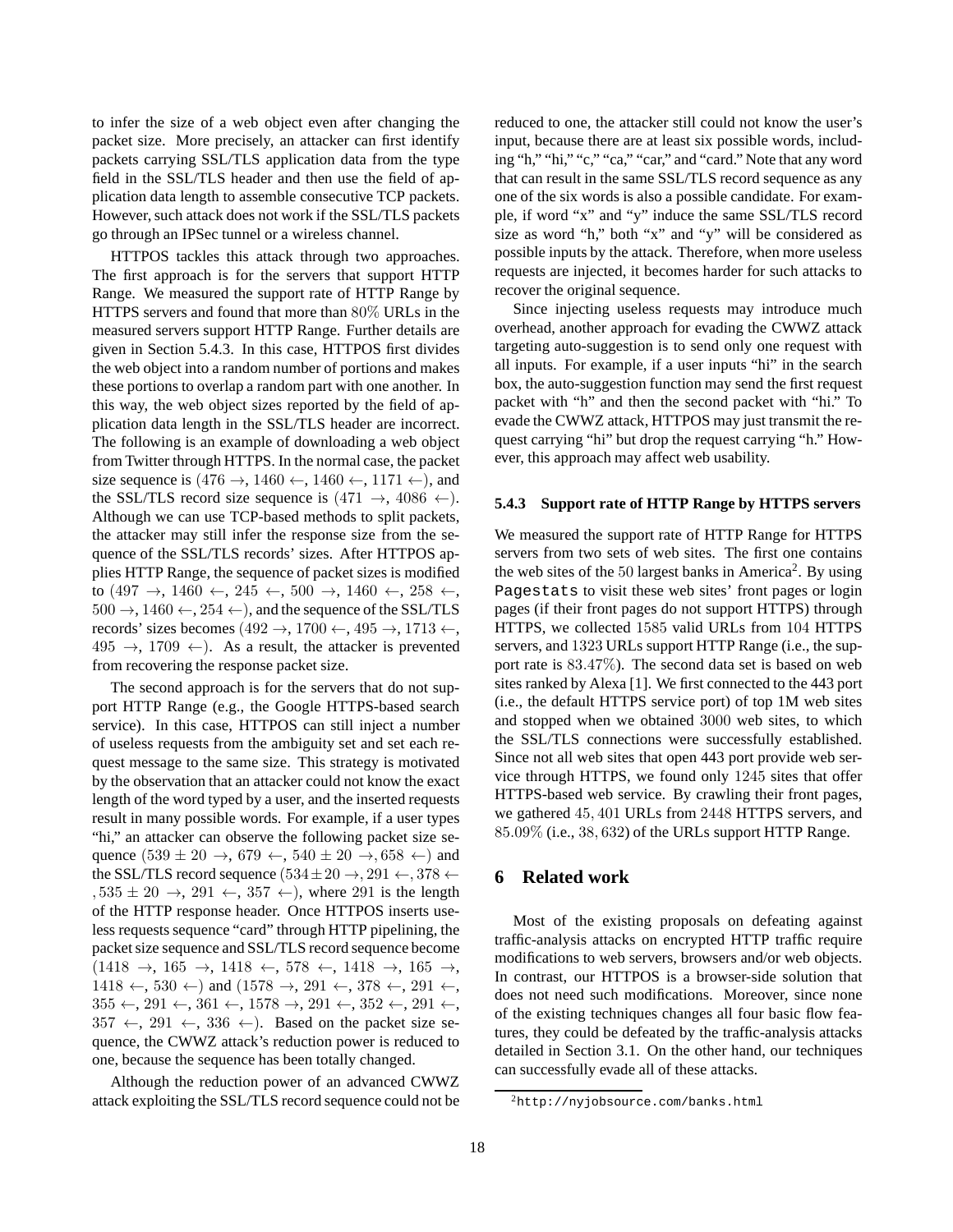Sun et al. [35] proposed twelve countermeasures and discussed the related costs. Most of them require the support of the web server and/or some modifications to the web objects. One exception is to use HTTP Range to increase the size of web objects. However, since these methods camouflage just the number and the length of web objects, they may not evade the traffic-analysis attacks based on packet size distribution and packet timing information [7,26]. Moreover, except for padding and pipelining, Sun et al. listed the properties of each method but without implementing and evaluating them. On the other hand, HTTPOS exploits protocol features in both TCP and HTTP to change the four basic HTTP flow features. Moreover, we implemented HTTPOS and carefully evaluated the HTTPOS methods on live HTTP traffic.

Hintz [23] and Danezis [15] suggested a number of approaches to evade traffic-analysis attacks, for instance, adding useless data to the flow and removing some web objects in a web page. However, such approaches may not evade new attacks [13, 26], because they do not change the distributions of packet size and timing among packets. Modifying a browser's setting to force all web objects to be transferred through one connection may evade the attack proposed by Coulls et al. [14] that is based on the number of TCP connections belonging to the same web session and the amount of bytes delivered by individual TCP connections. However, the volume of packets from a web server between two requests may still be exploited to identify web sites, because web browsers usually send HTTP requests one after the other, and web servers usually process these HTTP requests in sequence [24].

Wright et al. proposed traffic morphing to evade the traffic-analysis attacks based on packet size and direction [38]. Their system aims at incurring less additional data to a flow while enabling a flow to evade traffic-analysis attacks. Their system first profiles the packet size distribution for each web site and prepares a transformation matrix that maps a packet size in one flow to a packet size in another flow. Before sending a packet, traffic morphing changes the packet size according to the transformation matrix by either splitting or padding the packet. By doing so, the distribution of packet size observed by an attacker will not be the same as the distribution of original packets. Due to padding, traffic morphing may also change the flow size and packets' timing information. However, traffic morphing requires modifications to both web server and web browser, because it needs to pad or split packets on the server side and remove padded stuff on the client side. Moreover, transforming all packets at the server site in real time will affect the performance of the web service. Unfortunately, the authors did not provide the evaluation results. In contrast, HTTPOS does *not* modify both web server and web browser. In fact, a server may not even know whether a client is using HTTPOS. Moreover, we adopt many approaches to mitigate possible performance degradation caused by HTTPOS.

Although anonymity networks (e.g., Tor [17]) also provide anonymous surfing, there are two major differences between HTTPOS and an anonymity network. First, HTTPOS prevents an attacker from inferring the web site a user is visiting, whereas an anonymity network prevents a web server from knowing who is visiting it. Moreover, as pointed out by Sun et al. [35], although multiple proxies are used in anonymity networks, the first link between a client and the first proxy is still vulnerable to those traffic-analysis attacks. Second, anonymity networks are usually provided by a third party, but HTTPOS is a browser-side solution under a user's control.

Information leaks through HTTP covert channels and the corresponding detection mechanisms have been examined recently. Feamster et al. [19] employed sequences of HTTP requests to transmit covert information. Burnett et al. [11] embedded stealthy information into user-generated content. We proposed WebShare [27] to leak information through the value of prevalent web counters. On the defense side, Borders and Prakash designed WebTap [8] to detect HTTP covert channels that convey information through the content and the timing of HTTP requests, and proposed a framework to quantify such information leaks [9]. Schear et al. devised Glavlit [33] to throttle content-based HTTP covert channels. Zhang et al. invented Sidebuster [40] to automatically detect and quantify possible side-channel leaks in web applications.

# **7 Conclusions**

In this paper, we proposed a suite of new browser-side techniques to prevent an attacker from inferring web sites or web pages visited by a user. These techniques exploit the basic protocol features in TCP and HTTP to manipulate four fundamental characteristics in encrypted HTTP flows. We implemented these techniques into a browser-side system called HTTPOS that does not need to modify or control any web entity. An extensive evaluation of HTTPOS on live HTTP traffic shows that it can evade the state-of-theart attacks with low overhead. Future works include further mitigating the impact of HTTPOS on the performance and sealing other privacy leakages in web browsers.

# **Acknowledgments**

We thank the anonymous reviewers for their quality reviews and David Evans, in particular, for shepherding our paper, and Paul Royal for his suggestions and help. This work is partially supported by a grant (H-ZL17) from The Hong Kong Polytechnic University. This material is based